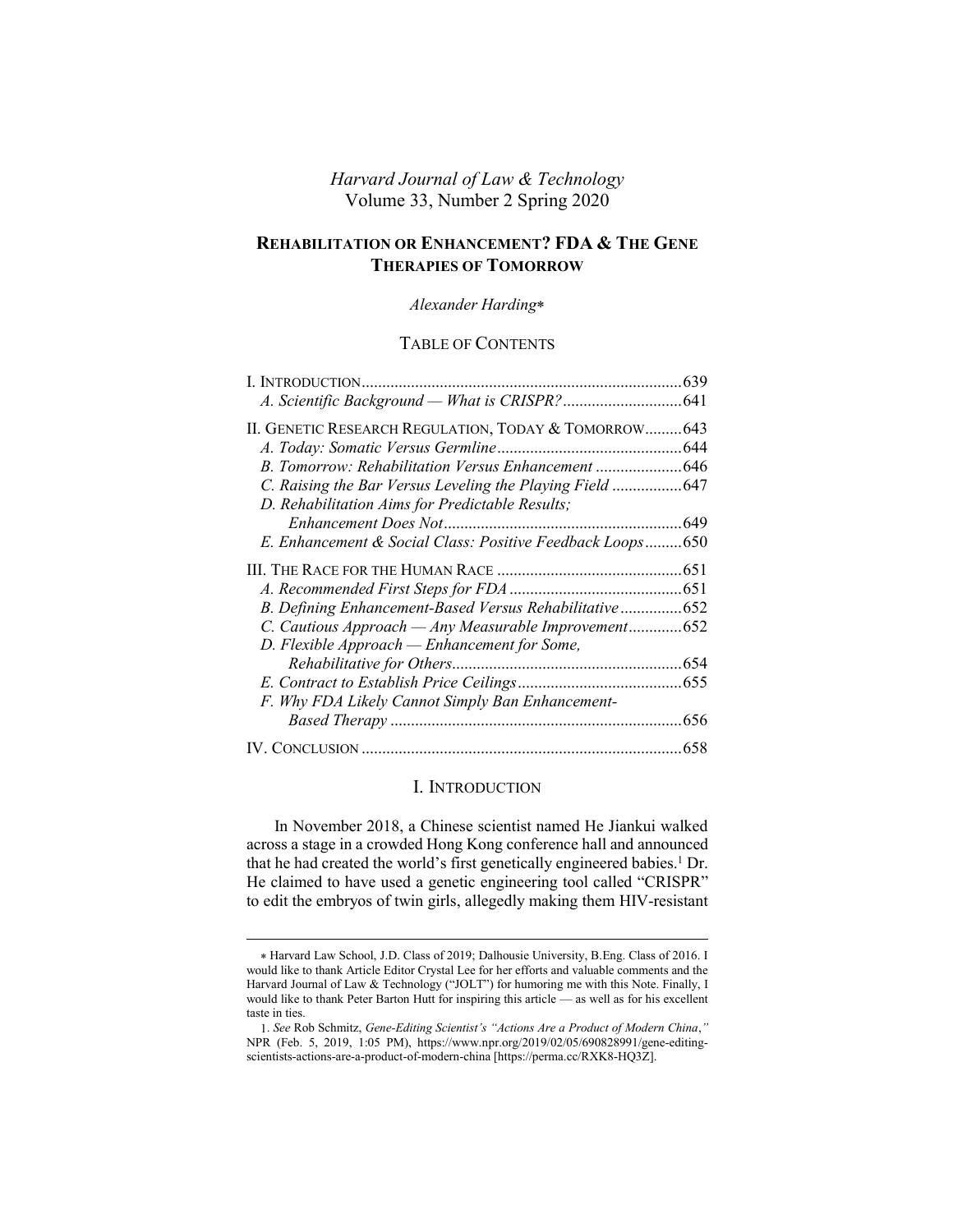before implanting them for live births via in vitro fertilization.<sup>2</sup> Dr. He's work was met with immediate condemnation by the scientific community, as well as the Chinese government, which has since vowed to punish him. $3$ 

<span id="page-1-2"></span><span id="page-1-1"></span>If all goes well in this ongoing experiment, Dr. He will have created children who are resistant to the HIV infection. But the mutations he generated in the girls' DNA have never been tested in animals.<sup>4</sup> The dilemmas write themselves. What if the mutations introduced into the girls' DNA produce a toxic protein that harms them and future generations?<sup>5</sup> Does an unborn child have a right to refuse genetic modification?<sup>6</sup> How should the law treat illegally modified children, such as those in Dr. He's study? Should these children be able to recover damages from their genetic designers? From their parents?

<span id="page-1-0"></span>How does Dr. He's work change the calculus for the United States Food and Drug Administration ("FDA") as it races to adapt its rules for an exploding gene editing industry? There is still no international framework to regulate human genome editing,<sup>7</sup> save for perhaps the Declaration of Helsinki in 1964.<sup>8</sup> That resolution, largely a reaction to the Nazis' bone-chilling experiments on humans in World War  $II$ , is

<sup>2.</sup> *See id.*

<sup>3.</sup> *Id.* But new evidence suggests the Chinese government may not have been as unaware of He Jiankui's research as previously reported. *See* Jane Qiu, *Chinese Government Funding May Have Been Used for "CRISPR Babies" Project, Documents Suggest*, STAT (Feb. 25, 2019), https://www.statnews.com/2019/02/25/crispr-babies-study-china-government-funding [https://perma.cc/U9TV-89SN] ("The documents examined . . . list three funding sources for the study that led to the twins' birth: the Ministry of Science and Technology; Shenzhen Science and Technology Innovation Commission, part of the municipal government; and Southern University of Science and Technology, where He worked.").

<sup>4.</sup> Kevin Curran, *How on Earth Are We Currently Regulating Human Genetic Modification?*, RISING TIDE BIOLOGY (Jan. 23, 2020) https://www.risingtidebio.com/human-genetherapy-regulations-laws [https://perma.cc/8T66-JKRN].

<sup>5.</sup> Mutant proteins have been tied to neurodegenerative disorders such as amyotrophic lateral sclerosis. *See* Jeffrey N. Agar, *What Makes (and Doesn't Make) a Mutant Protein Toxic? Exploring Nonpathogenic Variants of Amyotrophic Lateral Sclerosis-Associated Cu,Zn Superoxide Dismutase*, RISE (2015), https://www.northeastern.edu/rise/presentations/whatmakes-and-doesnaet-make-a-mutant-protein-toxic-exploring-nonpathogenic-variants-ofamyotrophic-lateral-sclerosis-associated-cuzn-superoxide-dismutase [https://perma.cc/ KK78-JDZ7].

<sup>6.</sup> For a discussion of consent concerns in germline gene editing, see Robert Ranisch, *Germline Genome Editing and the Functions of Consent*, 17 AM. J. BIOETHICS 27, 27–29 (2017).

<sup>7.</sup> Kathleen M. Vogel et al., *CRISPR Goes Global: A Snapshot of Rules, Policies, and Attitudes*, BULL. ATOMIC SCIENTISTS (June 5, 2018), https://thebulletin.org/2018/06/crisprgoes-global-a-snapshot-of-rules-policies-and-attitudes [https://perma.cc/Y2SN-7DQ9] ("To date, no internationally agreed-upon regulatory framework for gene editing exists . . . .").

<sup>8.</sup> *See* World Med. Ass'n, *Declaration of Helsinki: Ethical Principles for Medical Research Involving Human Subjects*, 79 BULL. WORLD HEALTH ORG. 373, 373–74 (2001) (stating "ethical principles for medical research involving human subjects" in general).

<sup>9.</sup> *See* Robert V. Carlson et al., *The Revision of the Declaration of Helsinki: Past, Present and Future*, 57 BRIT. J. CLINICAL PHARMACOLOGY 695, 696 (2004).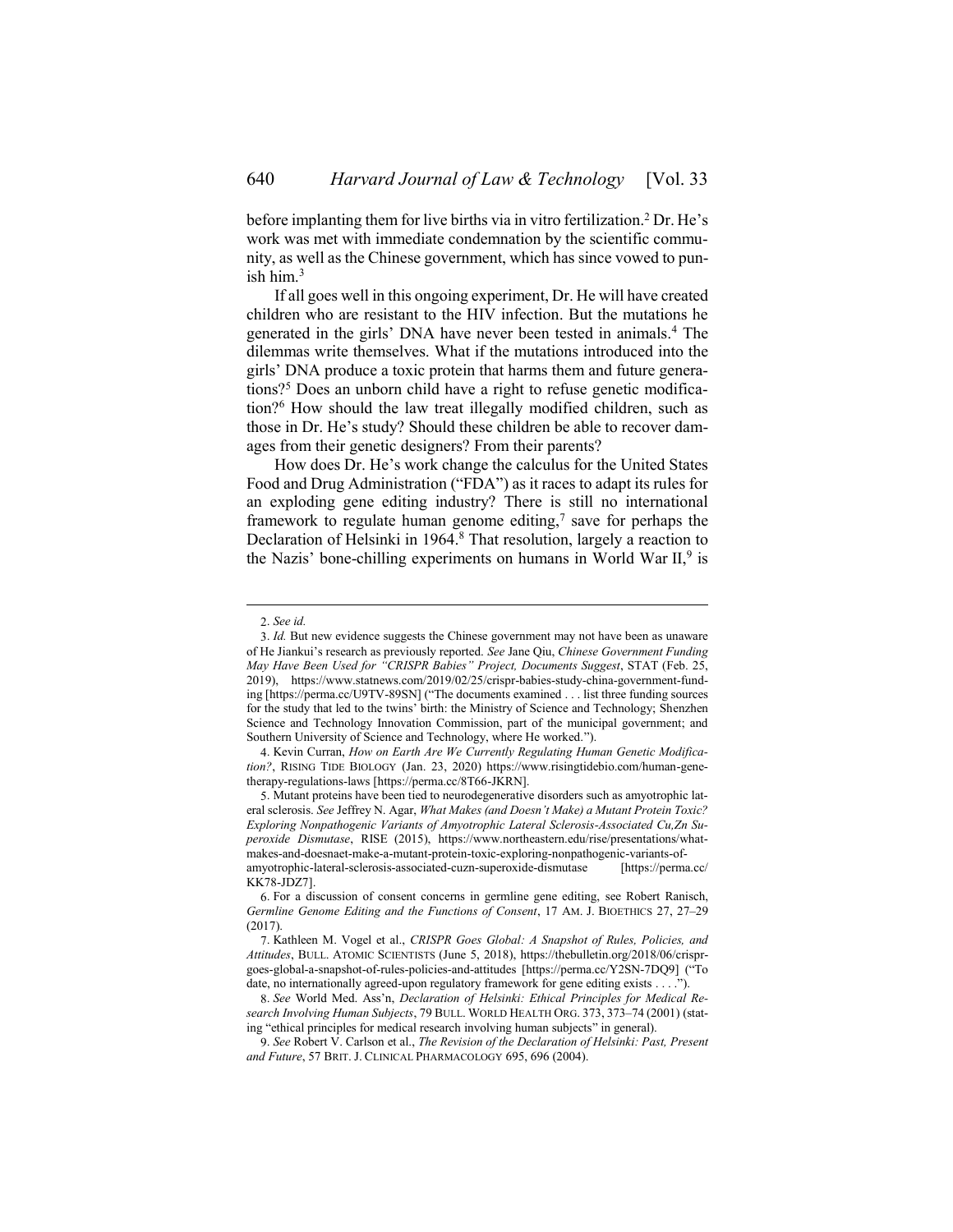no longer referenced by FDA in any guidance as of 2006.<sup>10</sup> Without an international framework, FDA must design its own rules to balance the anticipated benefits of gene therapy with the risks of irreversible genetic change.<sup>11</sup>

<span id="page-2-1"></span>To date, outrage among geneticists towards Dr. He's study is directed primarily at his use of *germline* gene therapy in his research that is, the editing of an embryo's genome to alter a child's entire genetic makeup.<sup>12</sup> This reaction is certainly rational; an unborn child, after all, cannot consent to a procedure.<sup>13</sup> Nearly forgotten, however, is the fact that Dr. He claims to have granted his subjects an enhanced genetic immunity to an otherwise incurable disease.<sup>14</sup>

Certainly, the goal of eliminating HIV is a noble one. This Note does not argue for a blanket prohibition against enhancing therapies like Dr. He's. But there are social risks at play with enhancement-based therapies not previously seen in medicine. We must make a formal distinction between enhancement-based gene therapies and therapies that aim merely to rehabilitate. Social risk factors must be incorporated into such a distinction, and they will inform the policy steps advocated for by this Note. First, FDA must establish readily identifiable criteria for researchers to know which FDA category their work falls into. Second, because of the positive feedback loop generated by enhanced individuals being more likely to afford further enhancement, FDA should consider cost-balancing options for any treatment falling into that category.

## *A. Scientific Background — What is CRISPR?*

<span id="page-2-0"></span>Before we explore the current regime for regulating genetic research in the United States, we should understand a little about the science behind the technology. CRISPR technology allows scientists to

<sup>10.</sup> Howard Wolinsky, *The Battle of Helsinki*, 7 EMBO REP. 670, 670 (2006).

<sup>11.</sup> For a discussion of the risks of irreversible genetic change, see Jeantine Lunshof, *Regulate Gene Editing in Wild Animals*, 521 NATURE 127, 127 (2015) (noting that "[o]nce introduced, these genetic changes are self-propagating" and "if released beyond the laboratory, the effects would spread with every new generation and would quickly run out of control").

<sup>12.</sup> *See On Human Gene Editing: International Summit Statement*, NAT'L ACAD. SCI., ENGINEERING & MED., (Dec. 3, 2015), https://www.nationalacademies.org/news/2015/12/ on-human-gene-editing-international-summit-statement [https://perma.cc/7ZET-ZJ8Z].

<sup>13.</sup> *See* Ransich, *supra* not[e 6,](#page-1-0) at 27.

<sup>14.</sup> Indeed, most criticism of Dr. He's work seems to focus exclusively on issues of consent and sexual transmission of traits. *See, e.g.*, Schmitz, *supra* note [1](#page-0-1) ("What if this introduced mutations in the girls' DNA that could pass on genetic diseases to future generations? And is it ethical to create gene-edited babies, who could never be willing participants in such a risky experiment?").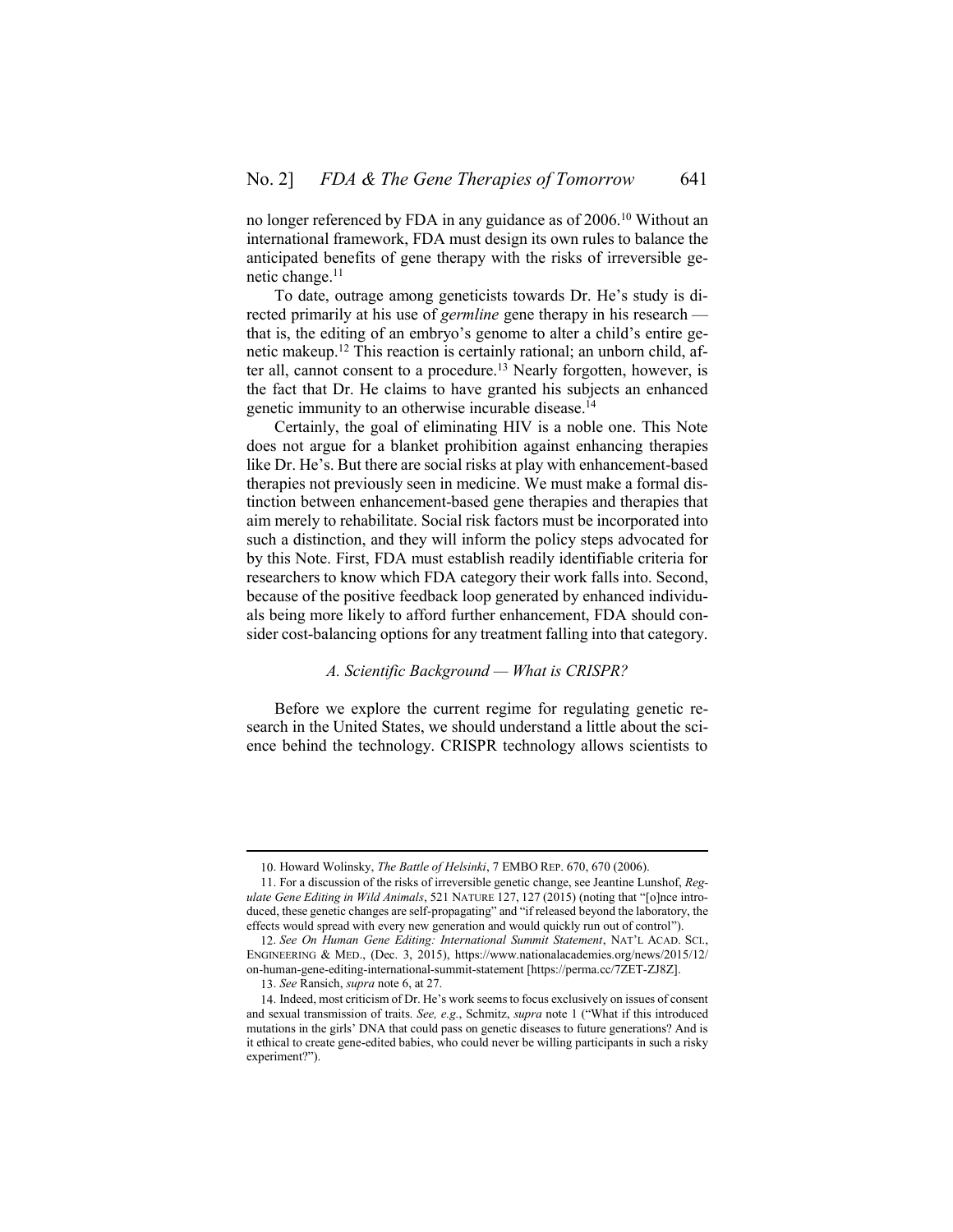<span id="page-3-0"></span>delete, cut, copy, and paste genetic code in DNA.<sup>15</sup> This ease of manipulation can facilitate replacement of undesirable genes with theoretically superior ones.<sup>16</sup>

<span id="page-3-1"></span>In 2008, commentators branded genetic tools like CRISPR an "Uncertain Peril." <sup>17</sup> In 2017, CRISPR was promoted to an "Unthinkable Power,"<sup>18</sup> and, in 2018, "More Dangerous than Nuclear Weapons."<sup>19</sup> Scholarship is consistently cataclysmic on the issue of human augmentation through genetic engineering, even while the technology behind it advances at a breakneck pace, all without thorough regulatory instruction. After a decade of alarm bells, there is still no official guidance on the human augmentation capacity of technologies such as CRISPR. Under FDA's current regime, there is still no formal difference in rules for research to treat genetic defects of the Achilles tendon and research that could turn a patient *into* Achilles.<sup>20</sup>

<span id="page-3-2"></span>On the other hand, FDA has taken some measures to contain the risks associated with human genetic research more generally. For example, in 2018, FDA put the brakes on an early human trial for a CRISPR-based sickle cell disease therapy until it had resolved "certain questions" about the treatment. $^{21}$  This year, it finalized guidance documents on the development of certain rehabilitative gene therapies.<sup>22</sup> FDA has also preemptively — and with good reason — put a pause on

<sup>15.</sup> *See* Mark Shwartz, *Target, Delete, Repair*, 35 STAN. MED. 20, 24 (2018) (explaining that CRISPR can "target and delete any sequence of DNA in the human genome" and "insert . . . DNA sequence[s] into the edited gene"); Nat'l Inst. of Standards & Tech., *Taking CRISPR from Clipping Scissors to Word Processor*, PHYS.ORG (May 7, 2018), https://phys.org/news/2018-05-crispr-scissors-word-processor.html [https://perma.cc/ K5DU-Q3Z2] ("[T]he new platform [MAGESTIC] makes CRISPR . . . like a word processor by enabling an efficient 'search and replace' function for genetic material.").

<sup>16.</sup> *See* Shwartz, *supra* not[e 15,](#page-3-0) at 24.

<sup>17.</sup> CLAIRE HOPE CUMMINGS, UNCERTAIN PERIL: GENETIC ENGINEERING AND THE FUTURE OF SEEDS (2008).

<sup>18.</sup> JENNIFER DOUDNA & SAMUEL STERNBERG, A CRACK IN CREATION: GENE EDITING AND THE UNTHINKABLE POWER TO CONTROL EVOLUTION (2017).

<sup>19.</sup> Nick Bilton, *The "Black Ball" Hypothesis: Is Gene Editing More Dangerous than Nuclear Weapons?*, VANITY FAIR (Nov. 28, 2018), https://www.vanityfair.com/news/2018/11/ is-gene-editing-more-dangerous-than-nuclear-weapons [https://perma.cc/57CQ-CKZC].

<sup>20.</sup> *See Regulation of Genetic Tests*, NAT'L HUMAN GENOME RES. INST. (Nov. 20, 2019), https://www.genome.gov/10002335/regulation-of-genetic-tests [https://perma.cc/W48U-KZPT].

<sup>21.</sup> Kristin Houser, *The FDA Puts the Brakes on a Major CRISPR Trial in Humans*, FUTURISM (May 31, 2018), https://futurism.com/human-crispr-trial-fda-stops [https://perma.cc/S2BF-YTYF].

<sup>22.</sup> Zachary Brennan, *FDA Finalizes 6 Gene Therapy Guidances*, *Unveils a New Draft*, REGULATORY AFFAIRS PROF'L SOC'Y (Jan. 28, 2020), https://www.raps.org/news-andarticles/news-articles/2020/1/fda-finalizes-6-gene-therapy-guidances-unveils-a

<sup>[</sup>https://perma.cc/A2B8-ZG7R] ("The six final guidance documents . . . finalize drafts from July 2018 and focus on developing hemophilia, rare disease and retinal disorder gene therapies.").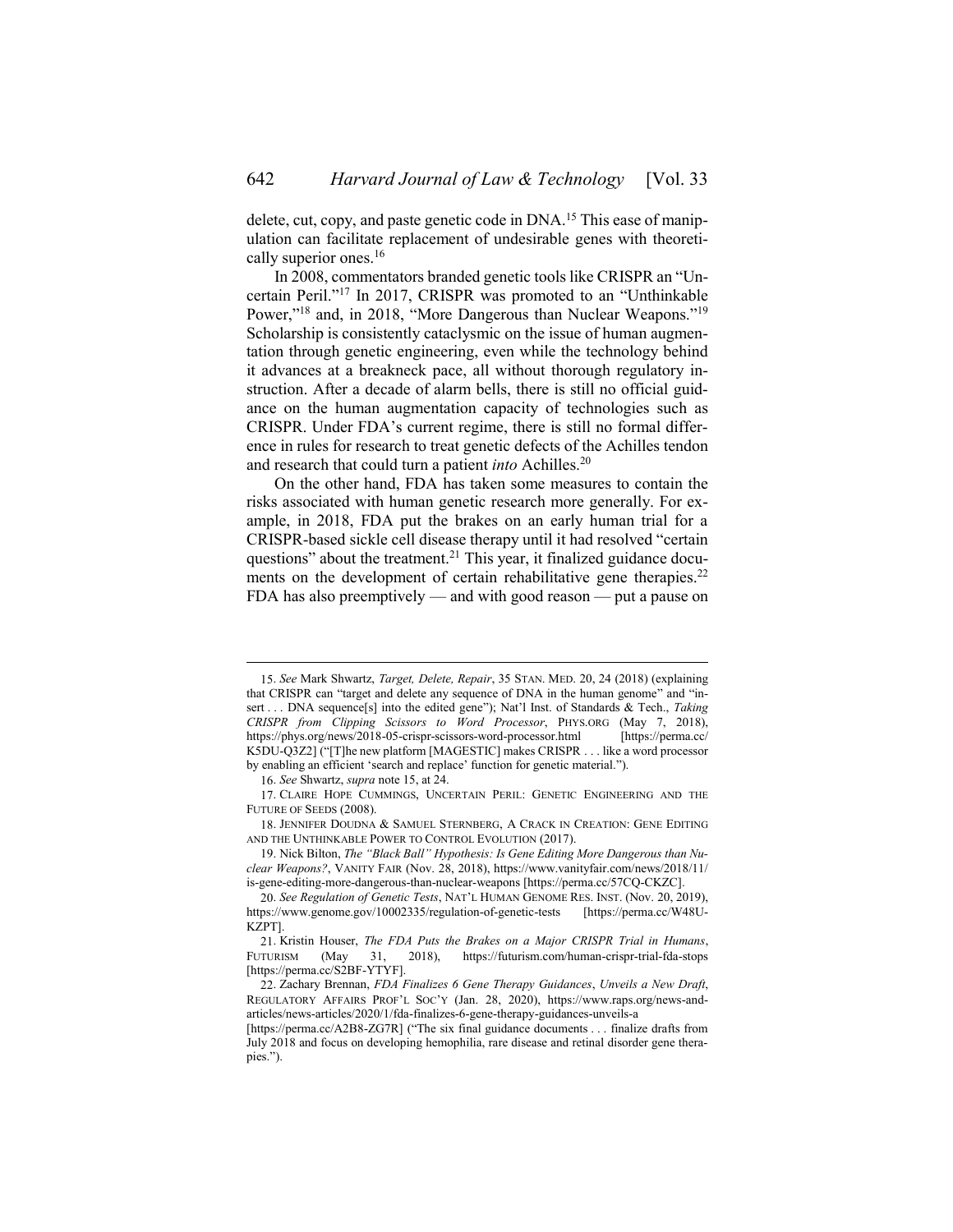certain research for germline gene therapies.<sup>23</sup> The decision came on the back of dozens of scientific and ethics papers calling for a specific distinction between somatic and germline treatments with robust ethical arguments and empirical data to back up such a move.<sup>24</sup> Embryos cannot consent, one essay warned.<sup>25</sup> Some argued that unintended effects of germline editing may not be reversible.<sup>26</sup> These arguments latched on to well-known socio-ethical issues like consent and sustainability.

But the sensationalist journalism on the disruptive capability of CRISPR, even when used somatically, has been less useful. Lofty proclamations that CRISPR "could precipitate the end of life as we know it"<sup>27</sup> when used to enhance, rather than rehabilitate, aren't necessarily useful for American regulators, who should aim to regulate the technology without hamstringing domestic innovation in the field, particularly in the face of surging Chinese investment in gene editing.<sup>28</sup>

#### <span id="page-4-0"></span>II. GENETIC RESEARCH REGULATION, TODAY & TOMORROW

Currently, there is no federal legislation that dictates protocol or restricts subject matter in human engineering research in the United States.<sup>29</sup> FDA, however, oversees human genetic research through: (1) allotting federal funding for research, (2) approving gene therapy clinical trials, and (3) awarding market approval for therapies to be sold

26. *See* Elliot Hosman, *CRISPR Gene Editing: Proofreaders and Undo Buttons, but Ever "Safe" Enough?*, BIOPOLITICAL TIMES (Nov. 19, 2015), https://www.geneticsandsociety.org/ biopolitical-times/crispr-gene-editing-proofreaders-and-undo-buttons-ever-safe-enough

[https://perma.cc/TL3R-PMXG] (stating that "even if the promised safeguards [of reversal gene drives] function as advertised, they wouldn't necessarily prevent gene editing tools from effecting unforeseeable and irreversible changes to human genomes or ecological systems"); *see also* Kenneth A. Oye et al., *Regulating Gene Drives*, 345 SCIENCE 626, 626 (2014) ("Reversal drives . . . could overwrite unwanted changes introduced by . . . genome engineering, even restoring the original sequence. However, ecological effects would not necessarily be reversed.").

<sup>23.</sup> For example, germline genetic therapy research is not eligible for federal research funding from FDA. *See infra* Section [II](#page-4-0)[.A.](#page-5-0)

<sup>24.</sup> *See* Jeremy Sugarman, *Ethics and Germline Gene Editing*, 16 EMBO REP. 879, 879 (2015); Tetsuya Ishii, *Germline Genome-Editing Research and Its Socioethical Implications*, 21 TRENDS MOLECULAR MED. 473, 473 (2015) ("[R]epresentatives of the Alliance for Regenerative Medicine, a group of interested stakeholders including Cas9 developers and the International Society for Stem Cell Research (ISSCR), have called for a voluntary moratorium on research into and/or the clinical application of human germline genome editing owing to increasing bioethical concern.").

<sup>25.</sup> Joanna Smolenski, *CRISPR/Cas9 and Germline Modification: New Difficulties in Obtaining Informed Consent*, 15 AM. J. BIOETHICS 35, 35–37 (2015).

<sup>27.</sup> Bilton, *supra* not[e 19.](#page-3-1)

<sup>28.</sup> *Id.* ("China . . . spent \$254 billion on genetic research last year, racing to catch up to the U.S. without any of our ethics laws. . . . [W]hatever our hesitance, the future of these technologies becomes clear: America will have no choice but to play along, or else fall behind.").

<sup>29.</sup> Curran, *supra* not[e 4.](#page-1-1)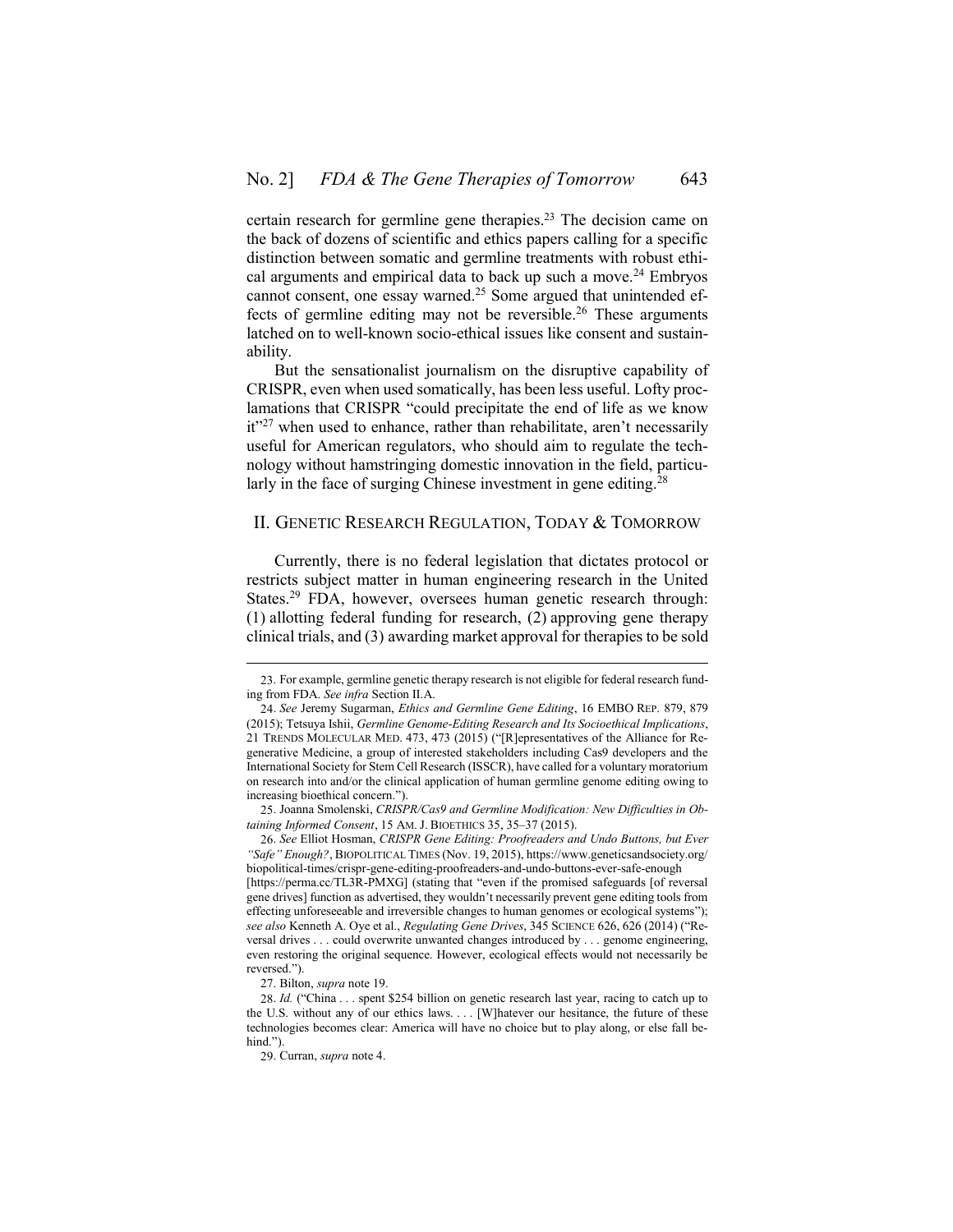to consumers.<sup>30</sup> Geneticist Kevin Curran reports that, as of April 2019, FDA has granted market approval to six gene therapy products:<sup>31</sup>

| Treatment | Description                                                                                                               |
|-----------|---------------------------------------------------------------------------------------------------------------------------|
| Imlygic   | A herpes virus modified to infect and kill mela-<br>noma cancer cells                                                     |
| Kymriah   | T-cells genetically modified to kill acute<br>lymphoblastic leukemia cells                                                |
| Yescarta  | T-cells genetically modified to kill non-Hodgkin's<br>lymphoma                                                            |
| Provenge  | Immune cells modified to kill prostate cancer cells                                                                       |
| Luxturna  | RPE65 gene delivered via adeno-associated virus<br>("AAV") to modify a genetic defect that leads to a<br>rare eye disease |
| Zolgensma | SMN1 gene delivered via AAV to modify motor<br>neurons of spinal muscular atrophy patients                                |

Table 1: FDA-Approved Gene Therapy Treatments<sup>32</sup>

# *A. Today: Somatic Versus Germline*

<span id="page-5-0"></span>Before we dive any deeper, it is important to understand the difference between two major types of genetic engineering because the two are regulated differently. The first and less controversial is called "somatic" gene therapy.<sup>33</sup> A somatic cell is an adult human cell that is unrelated to reproduction.<sup>34</sup> The effects of somatic gene therapy are limited to those cells.<sup>35</sup> Somatic therapies are performed on consenting adults and their effects do not transfer to a patient's offspring.<sup>36</sup> Most, but not all, scientists are comfortable with somatic therapies because they resemble conventional medicine: one adult, one consent form.<sup>37</sup>

<sup>30.</sup> *Id.*

<sup>31.</sup> *Id.*

<sup>32.</sup> *Id.*

<sup>33.</sup> *See id.*

<sup>34.</sup> *Id.*

<sup>35.</sup> *Id.*

<sup>36.</sup> *Id.*

<sup>37.</sup> *See On Human Gene Editing: International Summit Statement*, *supra* note [12](#page-2-1) ("Because proposed clinical uses are intended to affect only the individual who receives them, they can be appropriately and rigorously evaluated within existing and evolving regulatory frameworks for gene therapy, and regulators can weigh risks and potential benefits in approving clinical trials and therapies.").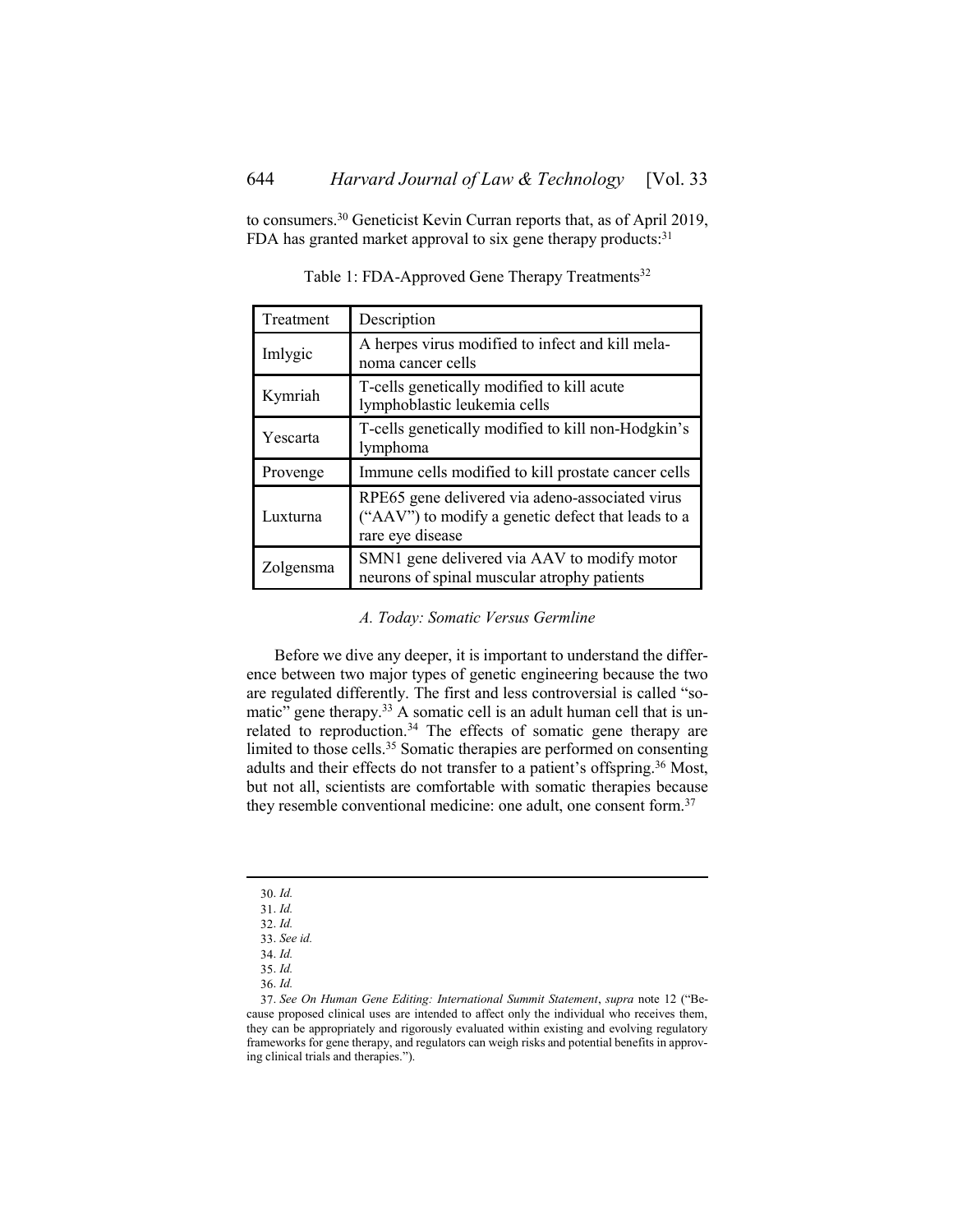The second type of genetic engineering treatment is called "germline" gene therapy. These treatments modify the genome of a single sperm cell, egg, or embryo. Any traits that are added to or removed from that cell would alter every cell in the resulting organism and would carry on to further generations via sexual reproduction.<sup>38</sup> The National Institutes of Health ("NIH") acknowledges germline gene therapies as "controversial" because they "might affect the development of a fetus in unexpected ways or have long-term side effects that are not yet known." 39

Currently, NIH may approve federal funding for somatic cell gene therapy, but not for germline therapy.<sup>40</sup> The quote below was the extent of federal guidance on the matter as of April 2019:

> Current gene therapy research has focused on treating individuals by targeting the therapy to body cells such as bone marrow or blood cells. This type of gene therapy cannot be passed to a person's children. Gene therapy could be targeted to egg and sperm cells (germ cells), however, which would allow the inserted gene to be passed to future generations. This approach is known as germline gene therapy.

> The idea of germline gene therapy is controversial. While it could spare future generations in a family from having a particular genetic disorder, it might affect the development of a fetus in unexpected ways or have long-term side effects that are not yet known. Because people who would be affected by germline gene therapy are not yet born, they can't choose whether to have the treatment. Because of these ethical concerns, the U.S. Government *does not* allow federal funds to be used for research on germline gene therapy in people.<sup>41</sup>

FDA's present dilemma is chiefly limited to the difference in risk between somatic and germline gene therapies. Because FDA does not distinguish between gene therapies that seek to augment natural human

<sup>38.</sup> *See* Curran, *supra* not[e 4.](#page-1-1)

<sup>39.</sup> *What Are the Ethical Issues Surrounding Gene Therapy?*, NAT'L INST. HEALTH (Jan. 21, 2020), https://ghr.nlm.nih.gov/primer/therapy/ethics [https://perma.cc/223X-LQGD].

<sup>40.</sup> While FDA handles approval and testing, NIH is often responsible, as here, for public funding into areas of research. *See Balanced Budget Downpayment Act*, Pub. L. No. 104-99, § 128, 110 Stat. 26, 34 (1996) (instructing NIH not to award funding for most germline research projects).

<sup>41.</sup> *Id.* (emphasis added).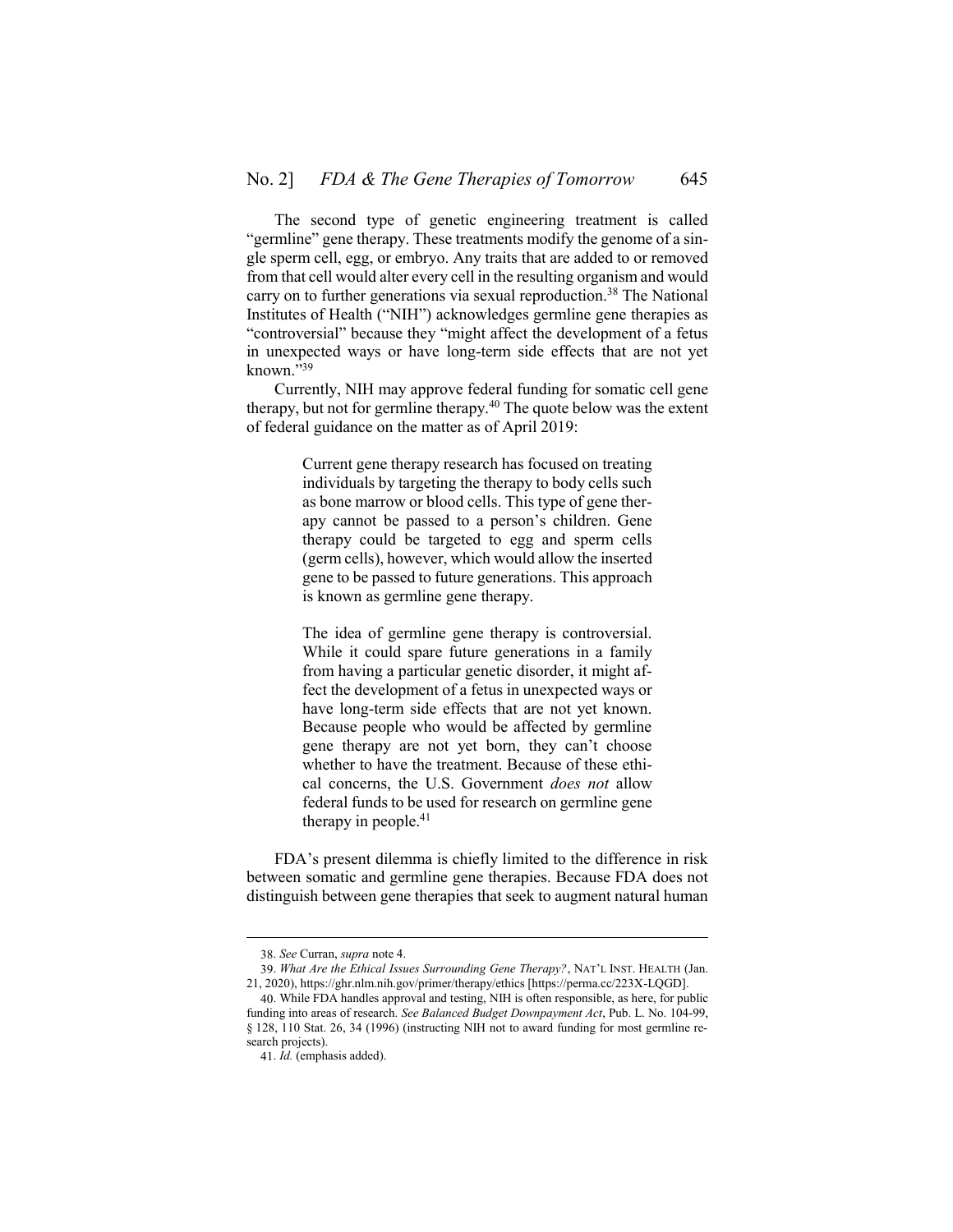function and those that only cure some acute disorder, all somatic research ostensibly falls under the same set of rules. Admittedly, in one small bullet point, NIH asks: "Should people be allowed to use gene therapy to enhance basic human traits such as height, intelligence, or athletic ability?" but does not provide an answer.<sup>42</sup> This Note will not try to answer this sweeping normative question. It aims simply to provide FDA with a more concrete framework to present to scientists who wish to pursue this sort of research but who currently have almost no guidance on how such enhancement therapies will be regulated.

#### *B. Tomorrow: Rehabilitation Versus Enhancement*

<span id="page-7-0"></span>While today's regulatory concerns surrounding gene therapies center on the "how" of a procedure — how the therapy is delivered and how we can obtain consent — tomorrow's will almost certainly focus on the "how much." How much stronger or more intelligent can a therapy make the patient who can afford it, and how much will it cost? How much of a class divide is created when wealthy patients can purchase genetic traits to perpetuate their own success?

Many leading scholars have expressed skepticism at the idea of separating enhancement from rehabilitation. Glenn Cohen argues that such line-drawing flows from an overreliance on traditional "ends of medicine and the organization of the medical professions."<sup>43</sup> Augmentation, Cohen tells us, cannot (yet) render a patient any less a "human being" since any traits produced by such augmentation exist naturally in some humans.<sup>44</sup> Whether the treatment renders the patient "inhuman" in some moral sense, however, is not the issue of this Note.

It is clear that enhancement-based therapies present novel risks not shared by rehabilitative therapies. Gene therapies that raise the bar of human performance — rather than simply making the patient "whole" — carry real socioeconomic risks over traditional therapies. Because of these dangers, drawing a distinction between these two types of therapies is useful for FDA when it sets regulations for approving commercial treatments. This Section attempts to divide the risks of enhancement-based therapies into three primary categories to argue that enhancement-based therapies require extra consideration from FDA, whether it be at the testing or market approval stages. First, en-

<sup>42.</sup> *Id.*

<sup>43.</sup> I. Glenn Cohen, *What (If Anything) Is Wrong with Human Enhancement? What (If Anything) Is Right with It?*, 49 TULSA L. REV. 645, 650 (2014).

<sup>44.</sup> *Id.* at 650–51. But Cohen also gives an excellent example of a pilot who chooses not to enhance himself and thereby puts himself at risk of losing employment opportunities. *See id.* at 659–60. While Cohen "[does] not find that plea all that sympathetic," *id.* at 660, this Note aims to acknowledge that such moral objectors will exist and realistically must receive some level of regulatory protection — or else be forced from every employment opportunity.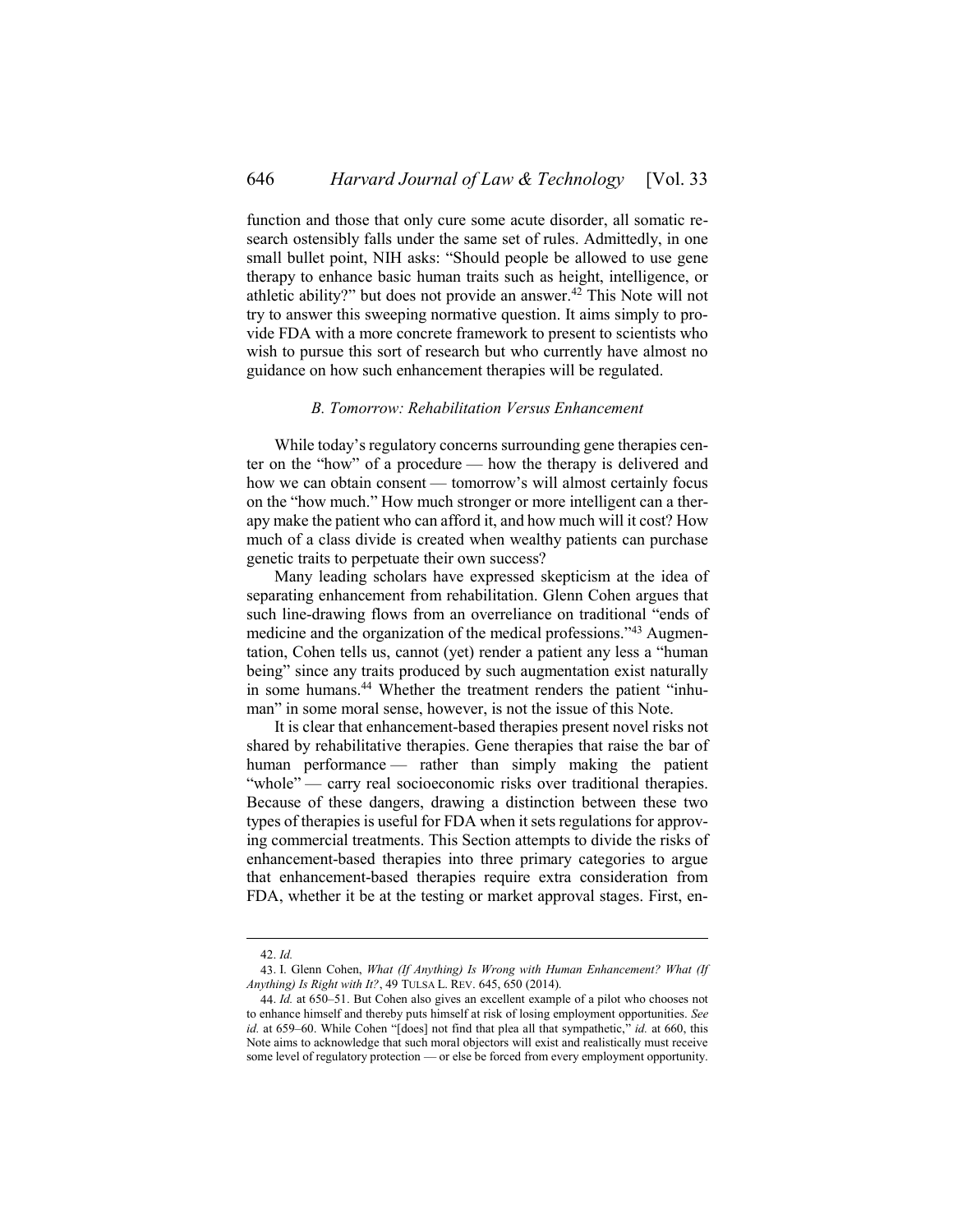hancement in a competitive system such as work or school tends to destabilize the level of competition, whereas rehabilitation tends to correct underperformance. Second, enhancement can create genomes which have never existed; rehabilitation seeks to restore mutated genes to some genetic norm. Third, the likely financial cost of enhancement may make such therapies disproportionately inaccessible to less wealthy individuals, exacerbating current class inequality.

### *C. Raising the Bar Versus Leveling the Playing Field*

<span id="page-8-0"></span>First, gene therapies that merely rehabilitate some genetic disorder are limited in power by their very nature. They are designed to return a patient to a state in which where they can perform, intellectually or physically, on some threshold level. For example, if FDA approves CRISPR Therapeutics' pending CTX001 treatment for sickle-cell disease, the ideal result will be that patients receiving the treatment will have a closer-to-normal level of healthy hemoglobin in their red blood cells.<sup>45</sup>

<span id="page-8-1"></span>Enhancement gene therapies would go further. For example, a study published in 2019 found 187 genetic loci in the human genome which are associated with overall intelligence.<sup>46</sup> Small changes in the genetic code associated with some of these loci corresponded to measurable differences in the level of education attained among the study's participants.<sup>47</sup> A parent looking to ensure their child's educational success could theoretically use CRISPR to "snip" out the markers in their child's embryonic genome that are implicated by these loci<sup>48</sup> and found to be related to low academic performance, and replace them with versions correlated with high academic performance.<sup>49</sup> Thus, a patient receiving intelligence-enhancing CRISPR treatment would attain levels of intelligence beyond their natural capabilities.

<sup>45.</sup> *See A Safety and Efficacy Study Evaluating CTX001 in Subjects with Severe Sickle Cell Disease*, CLINICALTRIALS.GOV (Nov. 21, 2019), https://clinicaltrials.gov/ct2/show/ NCT03745287 [https://perma.cc/7GLR-2X9S].

<sup>46.</sup> *See* W.D. Hill et al., *A Combined Analysis of Genetically Correlated Traits Identifies 187 Loci and a Role for Neurogenesis and Myelination in Intelligence*, 24 MOLECULAR PSYCHIATRY 169, 169 (2019).

<sup>47.</sup> *See id.* at 170.

<sup>48.</sup> The Hill paper found 538 genes associated with the 187 independent, intelligence-related loci. *See id.* at 169.

<sup>49.</sup> And while germline therapy may be a powerful tool for gene editing, it may not necessarily be required. It would be theoretically possible to use somatic therapy for the same ends, although it would be more difficult to do so using current technology, because such therapies can only alter genes in specific types of cells, such as skin cells or blood cells. *See* G. Owen Schaefer, *Why Treat Gene Editing Differently in Two Types of Human Cells?*, ELSEVIER SCITECH (Dec. 18, 2015), http://scitechconnect.elsevier.com/treat-gene-editing-differentlyhuman-cells [https://perma.cc/YQ8J-NUS7].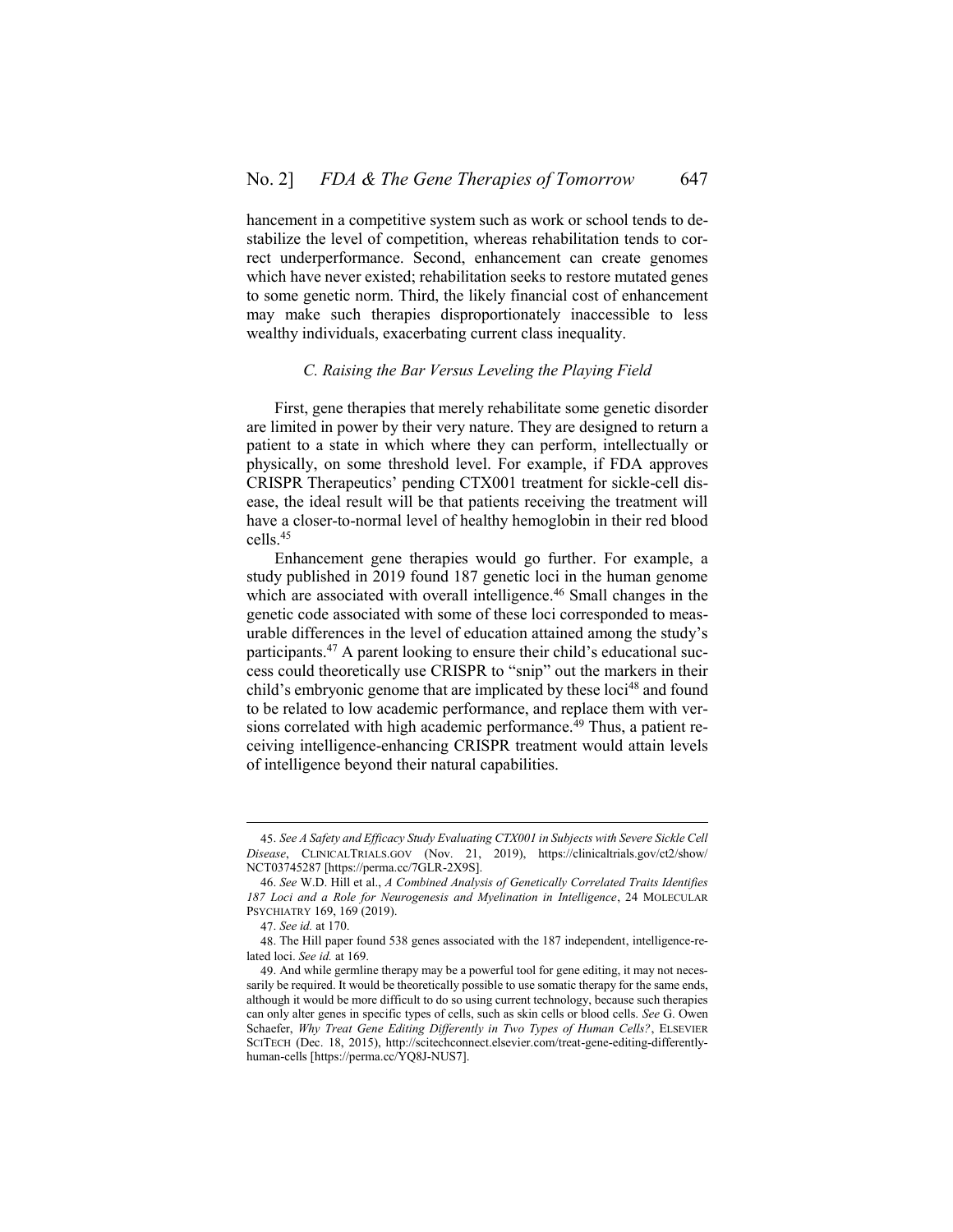<span id="page-9-0"></span>This dynamic presents a classic prisoner's dilemma. Imagine a classroom of healthy, elementary-aged children. Each child's family knows that for \$10,000, their child can outperform each of their peers.<sup>50</sup> But each family cannot prevent the other families from also seeking enhancement therapy for their respective children. If a family pursues treatment for their child, their child's resulting enhanced performance will raise the average performance level of the class slightly. This means that every other child is now performing slightly worse relative to the class average.

The willingness to "enhance" oneself likely varies from person to person.<sup>51</sup> Such a shift would increase the cost of not pursuing enhancement; parents previously on the fence about enhancement might now pursue it to maintain competitiveness for their child. While the effect of a single child's family pursuing intelligence enhancement on the class average may be slight, if many families pursue enhancement, the aggregate effect may be stark. Children from families who cannot afford treatment — or families who choose not to pursue treatment for ethical reasons — would perform measurably worse against the new class average. These students may have to compete for admittances into selective colleges and prestigious scholarships, even though the bar has been raised artificially.

In contrast, the negative externalities of rehabilitative gene therapies are inherently limited. These technologies are unlikely to create a prisoners' dilemma for patients because the treatments are inherently limited to a small subset of the population. The possible effects of each individual treatment are also limited; for example, CTX001 cannot by itself grant a disabled child the athletic ability of a modern Olympic athlete.<sup>52</sup>

<sup>50.</sup> The figure \$10,000 is chosen as an example, but it reflects a generously low estimate for the cost of gene therapy. The recently approved Luxturna will cost patients an estimated \$850,000. *See* Bill Berkrot, *Spark's Price for Luxturna Blindness Gene Therapy Too High: ICER*, REUTERS (Jan. 12, 2018), https://www.reuters.com/article/us-spark-icer/sparks-pricefor-luxturna-blindness-gene-therapy-too-high-icer-idUSKBN1F1298 [https://perma.cc/ W8XZ-MNF8].

<sup>51.</sup> Medical preferences have historically varied person-to-person and even culture to culture. Consider, for example, the recent proliferation of alternative medicine against more traditional methods of treatment. *See* Dr. Arthur L. Caplan et al, *Should Doctors Embrace or Reject Alternative Treatments?*, MEDSCAPE (Oct. 18, 2017), https://www.medscape.com/ viewarticle/886987 [https://perma.cc/RUL6-DJLC].

<sup>52.</sup> *See* Joana Cavaco Silva, *CTX001*, SICKLE CELL DISEASE NEWS (Dec. 6, 2019), https://sicklecellanemianews.com/ctx001 [https://perma.cc/XN6C-DQ6A] ("CTX001 was able to . . . achieve about 40 percent of fetal hemoglobin production, which investigators believe is sufficient to improve a patient's symptoms.").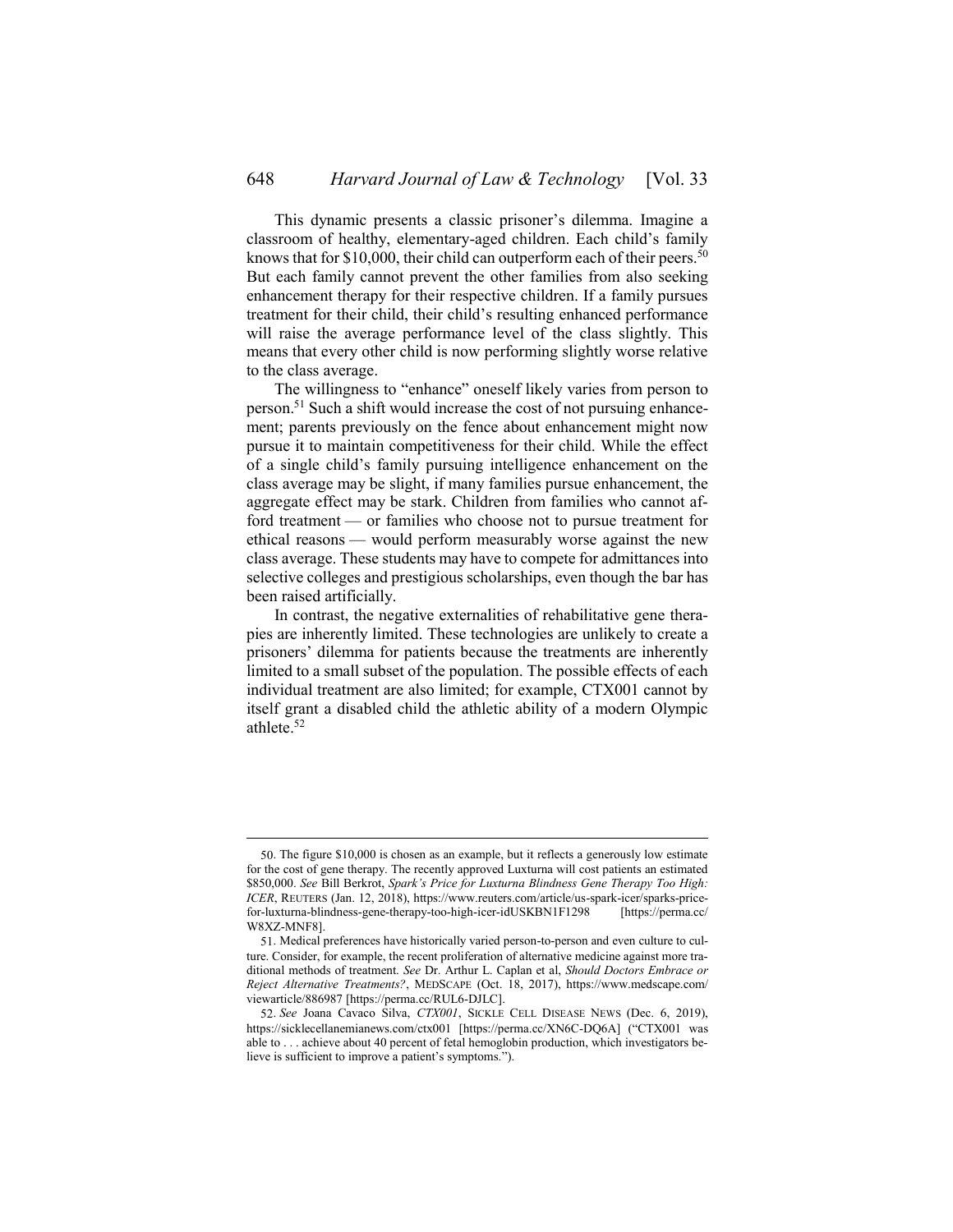### <span id="page-10-0"></span>*D. Rehabilitation Aims for Predictable Results; Enhancement Does Not*

Rehabilitative gene therapies are designed to return a patient to a known state. Taking CTX001 for example again, FDA can take comfort in knowing that, for all the risks associated with gene therapies — somatic or germline — the long-term effects of a normal level of functional hemoglobin are known. Therefore, regulators of the research and commercialization of these therapies can focus on monitoring unwanted side effects, rather than studying the possible long-term harms of the intended effect.

But function-enhancing therapies do not merely aim to restore patients to known physiological states. Take the 187 intelligence loci, for example. Assume, for simplicity's sake, that an individual has an equal chance to naturally inherit either low- or high-performing code for any of these 187 regions.<sup>53</sup> The probability that any given individual will naturally inherit high-performing genetic code for all 187 regions is about 1 in  $2 \times 10^{56}$ . In other words, the chance of an individual naturally inheriting high performance for every region in their genome is less than the probability of that individual winning the Powerball lottery six times in a row.<sup>54</sup>

There is almost certainly no human alive with high-performing code in all 187 regions identified in the Hill study. A treatment which artificially implements code identified as high-performing in each region will almost certainly lead to a genome that has never naturally occurred, even though each individual region has. We know that genes can interact in unpredictable ways.<sup>55</sup> For example, psychiatric diseases are thought to be "conferred by multiple small effect genetic variants interacting with one another and with the environment." <sup>56</sup> It is plausible that switching 187 areas in a patient's genome to "high intelligence" would, through complex genetic interactions, cause an overall level of

<sup>53.</sup> Certainly, each of these loci has more than two states. Each locus might have dozens of variants. For each of these loci, we can assume for simplicity's sake that there is some average level of intelligence performance correlated to each and that roughly half of the variants will perform above average, and half will perform below. But even if an individual were twice as likely to receive high-performing loci from their parents, the probability of naturally inheriting 187 high-performing loci would be roughly 1 in  $8.5 \times 1,032$ .

<sup>54.</sup> *See* Alicia Adamczyk, *These Are the Odds You'll Win Tonight's \$350 Million Powerball Jackpot,* CNBC (June 1, 2019), https://www.cnbc.com/2019/05/31/these-are-the-oddsyoull-win-the-350-million-powerball-jackpot.html [https://perma.cc/4NHX-R999].

<sup>55.</sup> For a discussion on genetic interaction (i.e., when genes interact in ways that produce more change than expected based on the sum of their parts), see generally Tong et al., *Global Mapping of the Yeast Genetic Interaction Network*, 303 SCIENCE 808, 808 (2004) (analyzing a data set containing "~4,000 interactions amongst ~1,000 genes").

<sup>56.</sup> Andreas Meyer-Lindenberg & Daniel R. Weinberger, *Intermediate Phenotypes and Genetic Mechanisms of Psychiatric Disorders*, 7 NATURE REV. NEUROSCIENCE 818, 818 (2006).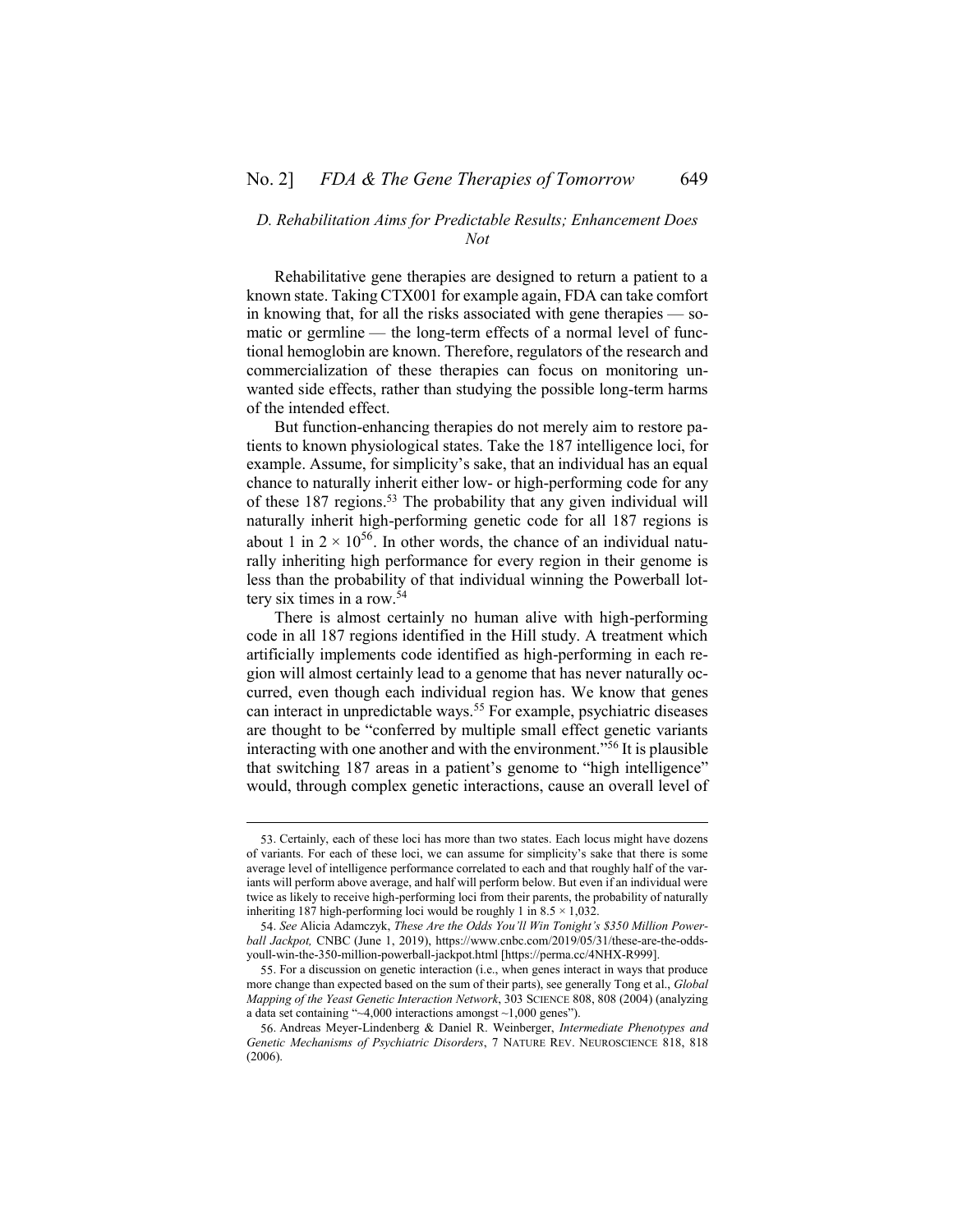<span id="page-11-0"></span>psychotic or mental disability even if the treatment is performed perfectly.

#### *E. Enhancement & Social Class: Positive Feedback Loops*

Even if enhancement were proven to be both safe and effective, the latest-and-greatest patented enhancement treatments would not be cheap.<sup>57</sup> Kymriah, a CAR T-cell gene therapy treating lymphoblastic leukemia, was initially priced at \$475,000 per treatment following its approval in 2017.<sup>58</sup> Luxturna, which treats certain types of genetic blindness, was also approved in 2017 and priced at \$850,000 per patient.<sup>59</sup> Certainly, prices for genetic treatments can be expected to fall as our knowledge of the science improves and companies streamline the development process for therapies.<sup>60</sup> And indeed, a leading cause of the high cost for these treatments is the relatively low number of eligible patients — the blindness treated by Luxturna, for example, is estimated to affect only a few thousand Americans.<sup>61</sup>

This means that, at least initially, the wealthy would have greater access to the fruits of FDA approval for enhancement-based gene therapies. Rehabilitative therapies assist with specific, acute illnesses, and are inherently limited in terms of patient pool. Enhancement, on the other hand, could potentially alter *any* trait that patients deem to be suboptimal.<sup>62</sup>

This would create a troubling positive feedback loop: because wealthy Americans will be able to afford more enhancement therapy

61. Berkrot, *supra* not[e 50.](#page-9-0)

<sup>57.</sup> *See* Sterghios Moschos, *Gene Therapy Is Now Available, but Could Cost Millions over a Lifetime, Says Scientists*, INDEPENDENT (Apr. 2, 2018, 11:00 PM), https://www.independent.co.uk/life-style/health-and-families/gene-therapy-cost-raregenetic-diseases-treatment-expensive-research-a8275391.html 8XR5].

<sup>58.</sup> *See* Matthew Herper, *Patient Advocate Says Novartis' \$475,000 Breakthrough Should Cost Just \$160,000*, FORBES (Feb. 8, 2018, 8:50 AM), https://www.forbes.com/sites/ matthewherper/2018/02/08/patient-advocate-says-novartis-475000-breakthrough-shouldcost-just-160000 [https://perma.cc/AA4F-EYNM].

<sup>59.</sup> Or \$425,000 per eye — but someone with the disorder will typically have symptoms in both eyes. *See* Berkrot, *supra* note [50.](#page-9-0) Medical insurance providers are trying to avoid providing coverage for expensive genetic treatments. *See* Michelle Andrews, *Staggering Prices Slow Insurers' Coverage of CAR-T Cancer Therapy*, KHN (July 17, 2018), https://khn.org/news/staggering-prices-slow-insurers-coverage-of-car-t-cancer-therapy [https://perma.cc/HF3T-MWZP].

<sup>60.</sup> *See* Carla Tardi*, Moore's Law,* INVESTOPEDIA (Sept. 5, 2019) https://www.investopedia.com/terms/m/mooreslaw.asp [https://perma.cc/ADG5-R7B3]. *But see* Jeremy Hall et al., *The Paradox of Sustainable Innovation: The "Eroom" Effect (Moore's Law Backwards)*, 172 J. CLEANER PRODUCTION 3487, 3488 (2018).

<sup>62.</sup> *See, e.g.*, Ya-Ping Tang et al., *Genetic Enhancement of Learning and Memory in Mice*, 401 NATURE 63, 63 (1999); Michelle L. Taylor et al., *The Heritability of Attractiveness*, 17 CURRENT BIOLOGY R959, R959 (2007); Martine A. Thomis et al., *Strength Training: Importance of Genetic Factors*, 30 MED. SCI. SPORTS EXERCISE 724, 724 (1998).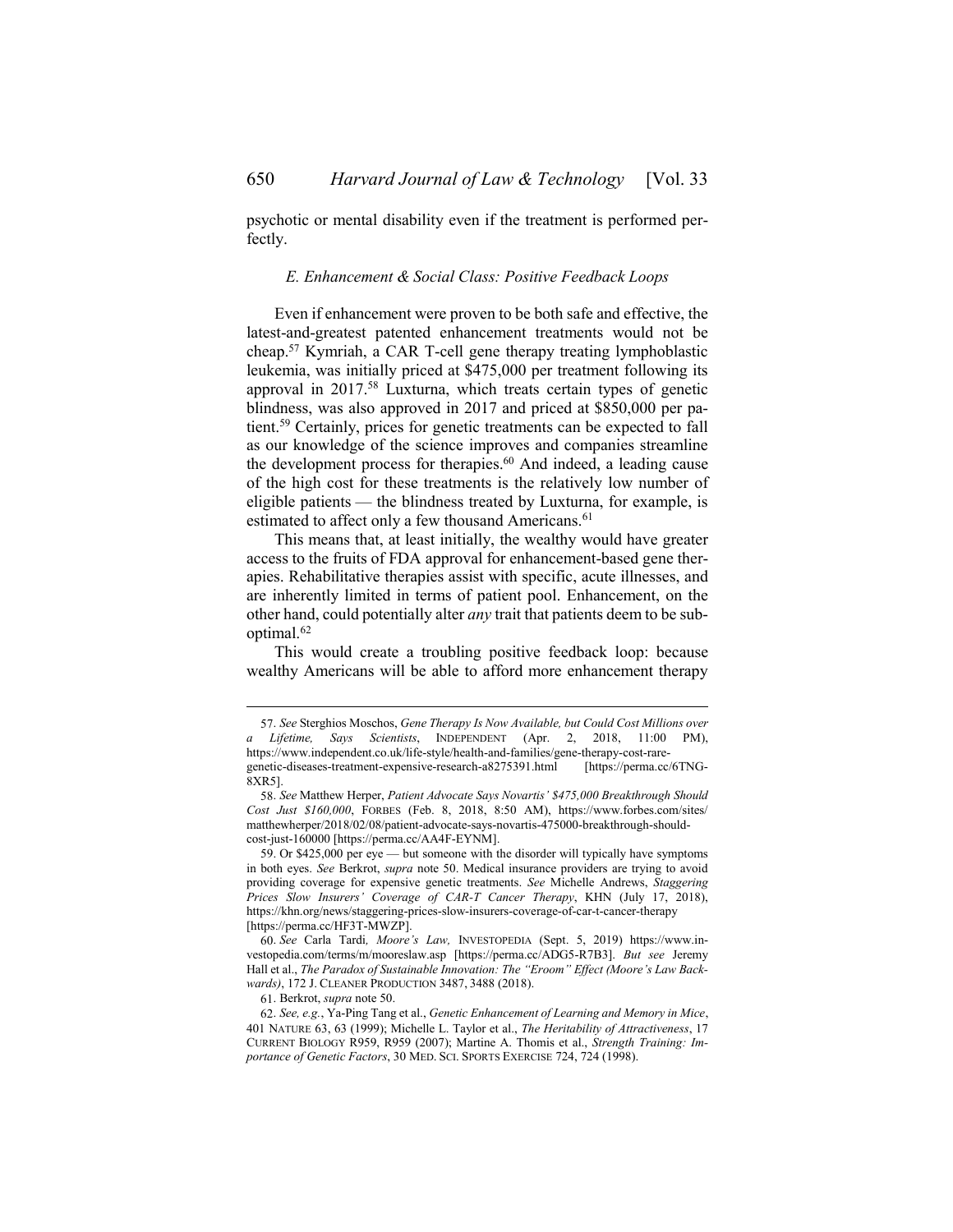relative to Americans who are poor, the wealthy will gain an even larger advantage in obtaining jobs and securing competitive seats at colleges. If wealth leads to enhancement, and enhancement leads to better performance and therefore greater wealth, then poor Americans may soon find themselves entirely outside of the competitive range of society.

This raises the question of how patent laws might mitigate these negative externalities. The twenty-year limitation on patent protection for any gene therapy — including enhancement-based — inherently limits the social distortion such a therapy can cause. It is not clear that these trends should operate any differently in the market than they do for other forms of medicine. After the patent term expires, generic production of any given enhancement therapy should reduce the cost of the therapy to more affordable levels.<sup>63</sup> But twenty years is a long time in the school or workplace.

If a breakthrough new enhancement therapy for intelligence received FDA approval and were placed on the market today, it could take until at least 2030 for the patent term to expire. It would be little comfort to today's college graduates looking for work to know that the unfair advantage their wealthier counterparts would have access to would only last for the next decade. By 2030, their colleagues may be in supervisory positions or in possession of elite graduate degrees. Worse, there may very well be an even more powerful gene therapy approved in that timeframe that poor Americans would not be able to afford. In short, the current limits of patent protection may dull the blow, but they cannot prevent it.

# III. THE RACE FOR THE HUMAN RACE

<span id="page-12-0"></span>Now that we've covered the reasons why gene therapies which enhance rather than merely rehabilitate warrant further scrutiny, we should explore what that "further scrutiny" looks like. Specifically, what exactly is the line between rehabilitation and enhancement?

#### *A. Recommended First Steps for FDA*

<span id="page-12-1"></span>Scholars have written many warnings for geneticists and lawmakers about the dangers lurking in the nebulous future of genetic science.<sup>64</sup> Because these warnings have too often been lofty prophecies of Rag-

<sup>63.</sup> *But see* Julia Belluz, *The Absurdly High Cost of Insulin, Explained*, VOX (Nov. 7, 2019, https://www.vox.com/2019/4/3/18293950/why-is-insulin-so-expensive [https://perma.cc/6F6W-ZJ8M].

<sup>64.</sup> *See supra* Part [I.](#page-0-0)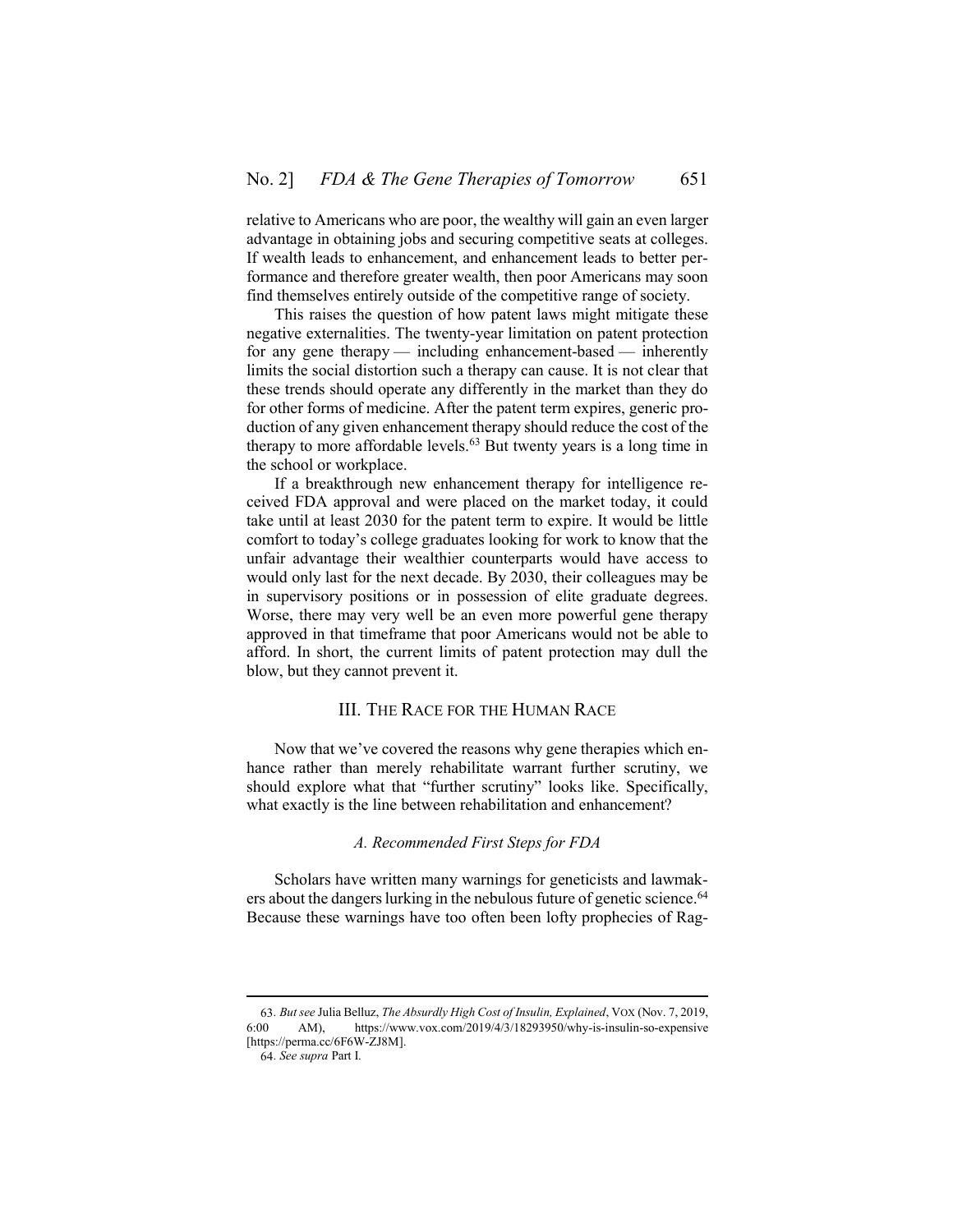narök without any concrete recommendations, FDA has so far perpetuated little guidance on what, if any, extra scrutiny enhancement-based gene therapies should be subject to.<sup>65</sup>

In an attempt to break that cycle, this Note proposes two modest first steps for FDA to regulate this field. First, FDA should provide a definition of exactly what qualifies as an "enhancement-based" gene therapy versus one which is merely "rehabilitative." Second, FDA should condition commercial approval of any gene therapy falling into the former category on price restrictions.

#### *B. Defining Enhancement-Based Versus Rehabilitative*

<span id="page-13-0"></span>Until now, this Note has treated enhancement-based and rehabilitative therapies as two completely distinct categories of gene therapy. Reality is not that simple. For example, a therapy which starts as an effort to rehabilitate a genetic muscle condition may end up producing greater-than-natural muscle growth when used to treat healthy patients.<sup>66</sup> If geneticists are to know when their work will be subject to extra scrutiny, they must have a clear definition from FDA on this crucial divide. Since the risks of a genetic arms-race colored by classism are the proposed motivating factors behind extra scrutiny for enhancement-based therapies, it makes sense that those risks should inform the definition of "enhancement" adopted by FDA. This Note proposes two approaches.

### <span id="page-13-1"></span>*C. Cautious Approach — Any Measurable Improvement*

If FDA wishes to take a cautious approach, it may define enhancement-based gene therapies as those which produce any measurable improvement of function when used to treat an otherwise healthy patient.<sup>67</sup> This definition allows treatments similar to Luxturna to remain regulated as they are now. Luxturna is designed to correct for a

<sup>65.</sup> *See supra* Part [II.](#page-4-0) *But see* Brennan, *supra* not[e 22.](#page-3-2)

<sup>66.</sup> Studies have demonstrated the connection between genetics and muscle hypertrophy in human and mice subjects. *See* Sander A.J. Verbrugge et al., *Genes Whose Gain or Loss-of-Function Increases Skeletal Muscle Mass in Mice: A Systematic Literature Review*, 9 FRONTIERS PHYSIOLOGY 553, 553 (2018). A gene therapy which seeks to help patients with low muscle hypertrophy may operate in a way that not only corrects for any genetic defects in a patient, but which directly codes for the DNA found above which codes for high levels of muscle hypertrophy. *See id.* at 560.

<sup>67.</sup> "Healthy" in this context means the lack of any acute genetic mutation, such as B-Cell acute lymphoblastic leukemia.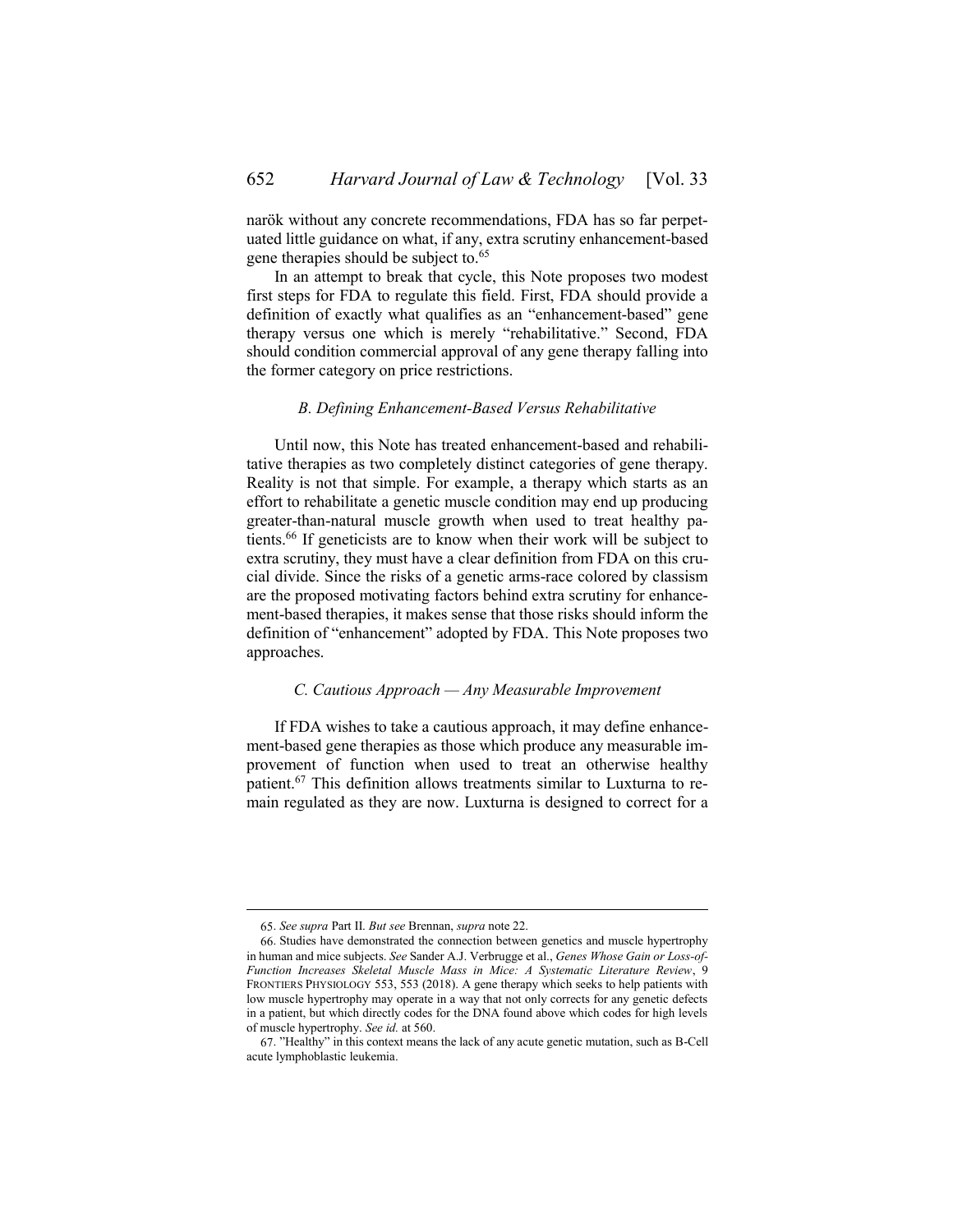genetic disability by recoding the mutated DNA to return it to its unmutated state.<sup>68</sup> Luxturna therefore cannot provide any measurable improvement to otherwise-healthy patients, because the patients already have a healthy version of the DNA Luxturna fixes.

By defining enhancement-based gene therapies as therapies that provide "any measurable improvement" to healthy patients, FDA can filter out all gene therapies that seek to replace DNA not associated with some acute disorder with a higher functioning version of that DNA, as opposed to therapies that purport to restore mutated DNA. Of course, this approach risks being overinclusive. Many traditional drugs, such as steroids, hormones, or nootropics that we believe to be safe despite their enhancement-based nature would fall into this broad definition of providing "any measurable improvement" to healthy patients.<sup>69</sup>

<span id="page-14-0"></span>What makes gene therapies different — and perhaps worthy of such a strict definition — is their potential permanence. Whether administered somatically or via germline, a genetic therapy which changes the DNA of a patient at some level will not necessarily "wear off" in a day or two. So far there has been scarce panic that the rich and powerful will unfairly perpetuate their social class through expensive, performance-enhancing drugs — even if they had a lifetime supply of any given drug, they would likely build such a tolerance and addiction to the drug as to outweigh any potential performance-enhancing effects.<sup>70</sup>

Even more importantly, these drugs are not typically prescribed for their enhancement effect.<sup>71</sup> Human growth hormone ("HGH") — infamously used by baseball player Barry Bonds in 2001 to smash McGwire's single-season home run record by knocking out seventythree home runs<sup>72</sup> — is usually prescribed for chronic illnesses, such as Prader-Willi syndrome, $^{73}$  or chronic kidney disease<sup>74</sup>. Many doctors

<sup>68.</sup> *See About LUXTURNA*, LUXTURNA, https://luxturna.com/about-luxturna [https://perma.cc/YM5X-WDAG] ("LUXTURNA provides a working RPE65 gene to act in place of a mutated RPE65 gene.").

<sup>69.</sup> Anabolic steroids, for example, were infamous for their impact on professional sports in the 80s and 90s. But today, these drugs are used primarily to treat disorders such as immunodeficiency, anemia, and cancer. *See* Shehzad Basaria et al.*, Anabolic-Androgenic Steroid Therapy in the Treatment of Chronic Diseases*, 86 J. CLINICAL ENDOCRINOLOGY & METABOLISM 5108, 5108 (2001).

<sup>70.</sup> *See* Kenneth B. Kashkin, *Hooked on Hormones? An Anabolic Steroid Addiction Hypothesis*, 262 JAMA 3166, 3166 (1989).

<sup>71.</sup> *See* Basaria et al., *supra* not[e 69,](#page-14-0) at 5108.

<sup>72.</sup> *Book Details Bonds' Steroid Regimen*, ESPN (Mar. 7, 2006), https://www.espn.com/ mlb/news/story?id=2358236 [https://perma.cc/TQC8-PB44].

<sup>73.</sup> *See* Theresa Strong, *Growth Hormone Therapy for PWS*, FPWR (Aug. 24, 2016), https://www.fpwr.org/blog/growth-hormone-therapy-for-pws [https://perma.cc/LR9L-AVPD].

<sup>74.</sup> *See* Jens Drube et al., *Clinical Practice Recommendations for Growth Hormone Treatment in Children with Chronic Kidney Disease*, 15 NAT. REV. NEPHROLOGY 577, 577 (2019).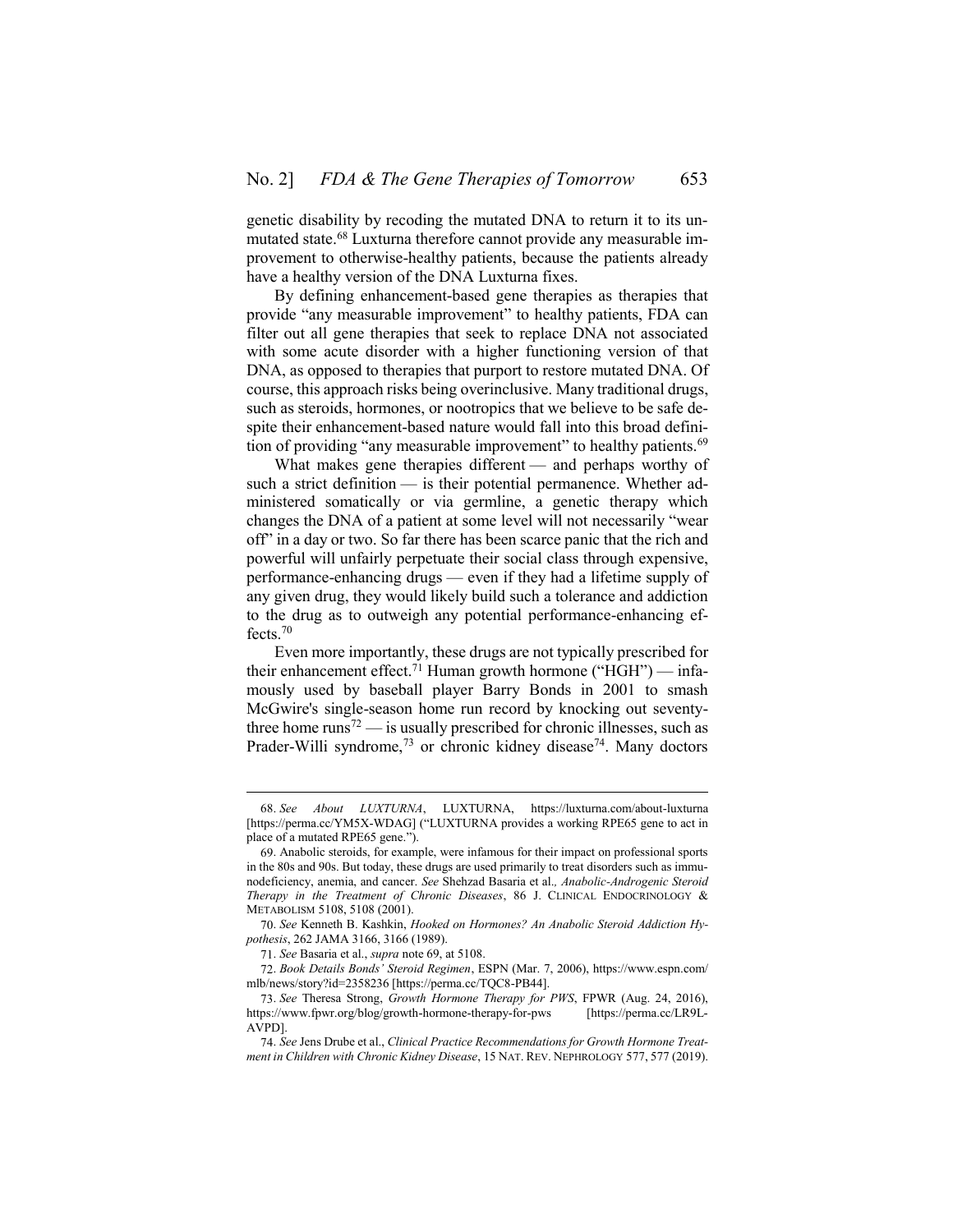will not prescribe treatments that have an overall performance-enhancing effect unless the treatment will be used to counteract the weakening effects of disability.<sup>75</sup> We can use this rationale to inform our second approach to defining enhancement.

## <span id="page-15-0"></span>*D. Flexible Approach — Enhancement for Some, Rehabilitative for Others*

If FDA is concerned that an overinclusive definition for classifying enhancement-based therapies might chill innovation, it could also try a flexible approach that would allow a single gene therapy to be defined as enhancement-based or rehabilitative *depending on who the patient is*. Under this model, FDA should ask not only about the subject matter of the treatment, but also its intended audience.

First, does the gene therapy have a noticeable function-enhancing effect on an otherwise healthy person? If not, then the gene therapy will *always* be merely rehabilitative regardless of the target audience because, even if made available for everyone, the treatment could only ever be used to rehabilitate.

If the therapy *does* have a function-enhancing aspect, then FDA should give it heightened scrutiny as an enhancement-based therapy *unless* it is to be approved and marketed only to individuals carrying an acute disorder which the otherwise enhancement-based therapy would treat. This way, researchers who intend to develop a treatment only to treat acute disorders and later discover that the therapy has performance-enhancing characteristics will not find themselves unduly hamstringed in their work. Researchers can develop treatments intended for narrow applications, like Luxturna, without fear of additional regulation or scrutiny, and genetics companies can more accurately predict costs before pursuing development. Moreover, any new regulations implemented to curb the impact of enhancement-based therapies will also have less of a chilling effect on treatments for genetic disorders, since the therapies' designers can always opt to forgo the larger market in exchange for reduced oversight.

<sup>75.</sup> *See* Christopher Madden et al., *A Patient's Request for Steroids to Enhance Participation in Wilderness Sport and Adventure*, 16 AMA J. ETHICS 534, 537 (2014) (recommending that doctors advise patients against using performance-enhancing drugs without an underlying disorder). Performance-enhancing drugs are not necessarily illegal — but most sports where they're advantageous have banned their use. *See Professional Sports Leagues Steroid Policies*, SPORTS REFERENCE, https://www.sports-reference.com/blog/professional-sports-leaguessteroid-policies [https://perma.cc/7SD3-CHX7].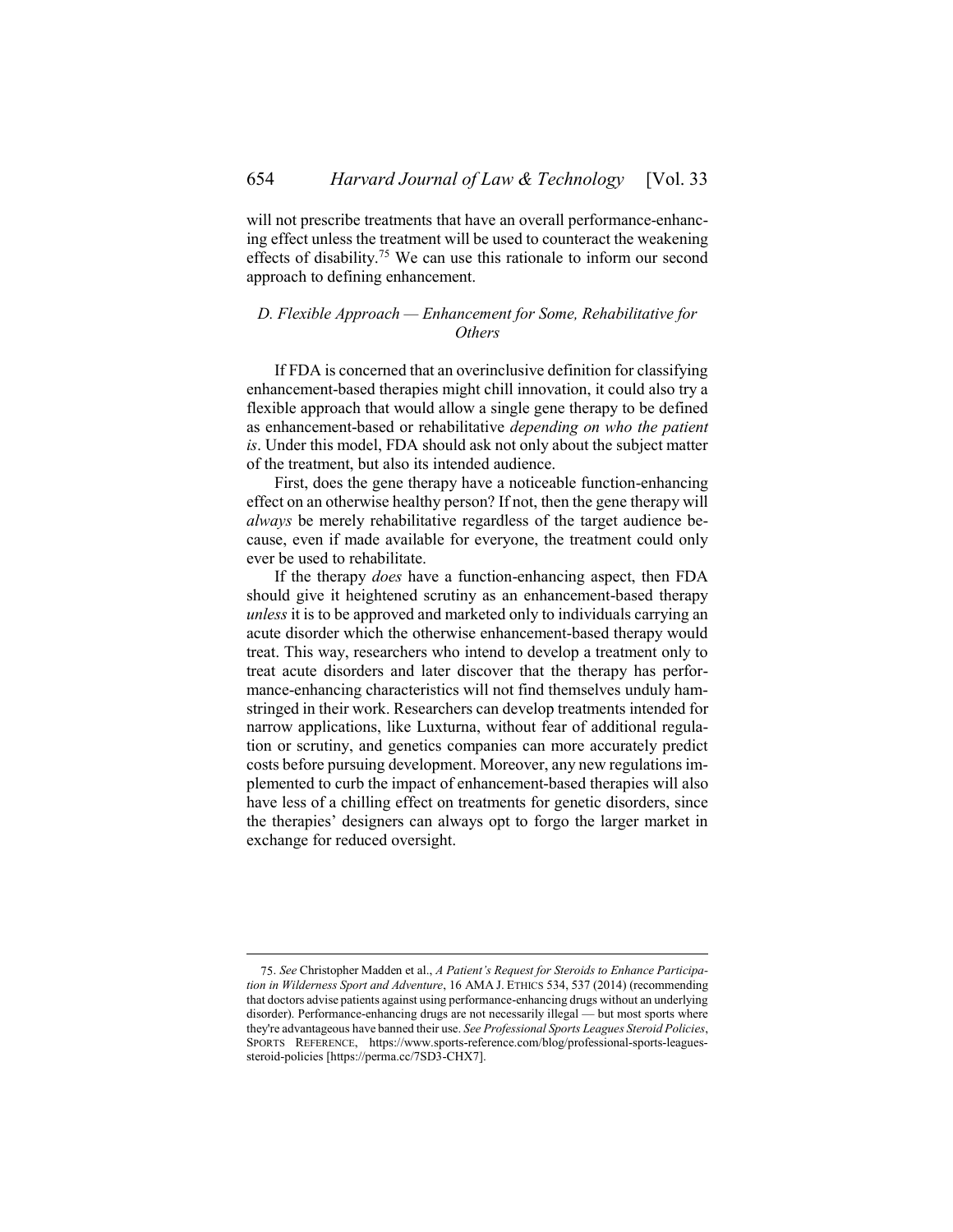#### *E. Contract to Establish Price Ceilings*

<span id="page-16-0"></span>There is no use in having a discussion on how FDA should define enhancement-based versus rehabilitative gene therapies without an exploration of how they should be treated differently. In Part [II,](#page-4-0) this Note explored the social risks of enhancement-based gene therapies. Classism is one such risk — the shockingly expensive nature of genetic treatments might lead to only wealthier people being able to afford enhancements, giving them and their families exclusive access to tools which allow them to stay ahead.<sup>76</sup> FDA can diminish this risk of entrenchment significantly by requiring sellers of enhancement-based gene therapies to enter into contracts with FDA that establish a fair and accessible pricing scheme for the treatment.<sup>77</sup>

Ideally, an agreed-upon price would be one that would allow the developer of the therapy to recoup its development costs plus a risk premium while capping the cost to consumers near contemporary prices for widely-marketed prescription drugs.<sup>78</sup> Enhancement-based treatments are inherently more tolerant of price ceilings than traditional medicine is. Because the eligible patient pool for such treatments is essentially the entire population of the United States, the recoupment of research and development costs could be spread over more buyers than corresponding costs for developing Luxturna. 79

This proposal is not meant to dismiss concerns about non-pricedependent social risks of enhancement therapies. There are, for example, many patients who might refuse enhancement therapy altogether based on personal beliefs and values. They certainly have the right to abstain from participating in any genetic treatment, but they might soon find themselves behind their genetically enhanced counterparts.<sup>80</sup> But how do we protect these people? How do we prevent the sort of genetic arms-race contemplated in Part [II?](#page-4-0) These are ambitious questions which deserve their own note or article. But a scheme to condition market approval on equitable pricing can at least begin to address concerns about fairness and accessibility in a post-genetic enhancement future.

<sup>76.</sup> *See supra* Part [II.](#page-4-0)

<sup>77.</sup> For an overview of FDA's contract programs with regulated entities on other matters, see *Contracts*, U.S. FOOD & DRUG ADMIN., https://www.fda.gov/federal-state-local-tribaland-territorial-officials/funding-opportunities/contracts [https://perma.cc/E3D2-WB4U].

<sup>78.</sup> Selective Serotonin Reuptake Inhibitors ("SSRIs") such as Zoloft, for example, are usually able to be priced affordably because their market — patients suffering from depression, anxiety and others — is relatively large. *See, e.g.*, *SSRIs*, GOODRX, https://www.goodrx.com/ssris [https://perma.cc/2D7C-BJGP].

<sup>79.</sup> *See* Berkrot, *supra* not[e 50.](#page-9-0)

<sup>80.</sup> *See supra* Part [II.](#page-4-0)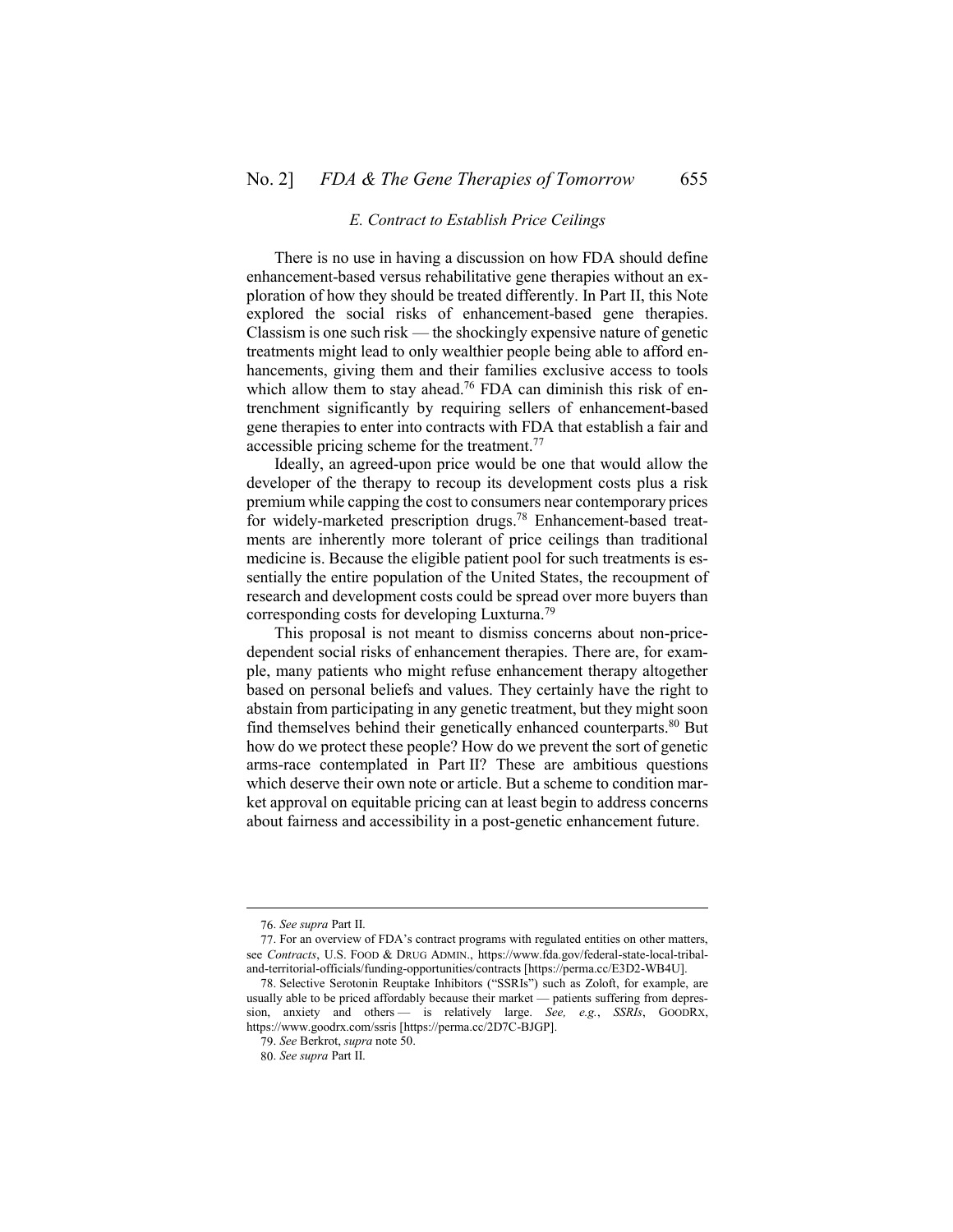### <span id="page-17-0"></span>*F. Why FDA Likely Cannot Simply Ban Enhancement-Based Therapy*

Regardless of regulatory approach, a flat-out ban on enhancementbased gene therapies in the United States is an unwise remedy. Opponents to restrictions on medical treatments for ethical reasons are quick to point out that any safeguards by FDA on enhancement-based therapies are necessarily limited by the boundaries of the United States.<sup>81</sup> While we might scoff at the idea of genetically modifying embryos or enhancing a patient to superhuman status, the United States cannot presume to enforce its own social norms internationally. Indeed, while the Chinese government initially condemned He Jiankui's work, some reporters now suggest that government institutions were not only aware of Dr. He's work, but also helped fund it.<sup>82</sup> In any event, genetic innovation is not simply limited to the United States and China.<sup>83</sup> This raises the question: if we impede enhancement-based therapies here, what stops patients from just travelling overseas?

<span id="page-17-1"></span>Much has been said of medical tourism in the last decade.<sup>84</sup> As the world gets smaller, patients who desire a given medical treatment can travel to receive that treatment, even if it is illegal in the United States. Examples range from assisted suicide $85$  to dangerous surgeries to change a patient's eye-color.<sup>86</sup> The United States cannot impose unilateral bans on genetic treatment in other countries. And at least for now, the United States has taken a stance of not criminalizing Americans who seek treatment elsewhere and then return.<sup>87</sup>

As such, hard restrictions on enhancement-based therapies in the United States may send interested patients elsewhere. Already, wealthier families would naturally be more able to afford enhancement-based therapies and therefore perpetuate a heightened status by simply buying

<sup>81.</sup> *See* Michael D. Horowitz et al., *Medical Tourism: Globalization of the Healthcare Marketplace*, 9 MEDSCAPE GEN. MED. 33, 33 (2007) ("Medical tourism is becoming increasingly popular, and it is projected that as many as 750,000 Americans will seek offshore medical care in 2007.").

<sup>82.</sup> *See* Qiu, *supra* not[e 3.](#page-1-2)

<sup>83.</sup> *See* Lauren F. Friedman, *These Are the Countries Where It's "Legal" to Edit Human Embryos (Hint: The US Is One)*, BUS. INSIDER (Apr. 23, 2015, 2:15 PM), https://www.businessinsider.com/china-edited-human-genome-laws-2015-4 [https://perma.cc/D8DQ-4VXP].

<sup>84.</sup> *See, e.g.*, I. GLENN COHEN, PATIENTS WITH PASSPORTS, at xv–xxvi (2014) (discussing medical tourism in-depth, with a focus on American patients travelling overseas for procedures which are either illegal or prohibitively expensive domestically).

<sup>85.</sup> *See id.* at 315.

<sup>86.</sup> *See Cosmetic Iris Implants Carry Risk of Permanent Eye Damage, Vision Loss*, AM. ACAD. OPHTHALMOLOGY (Oct. 29, 2014), https://www.aao.org/eye-health/tips-prevention/ iris-implants-risk-eye-damage [https://perma.cc/WL98-AJM9]. ("Currently, Americans who want [cosmetic iris implants] travel to Panama . . . .").

<sup>87.</sup> *See* COHEN, *supra* not[e 84,](#page-17-1) at 331–33 (addressing whether "home countries can extend prescriptive jurisdiction over home country citizens" who pursue treatment abroad, and, if so, whether countries should adopt a policy of criminalizing such behavior).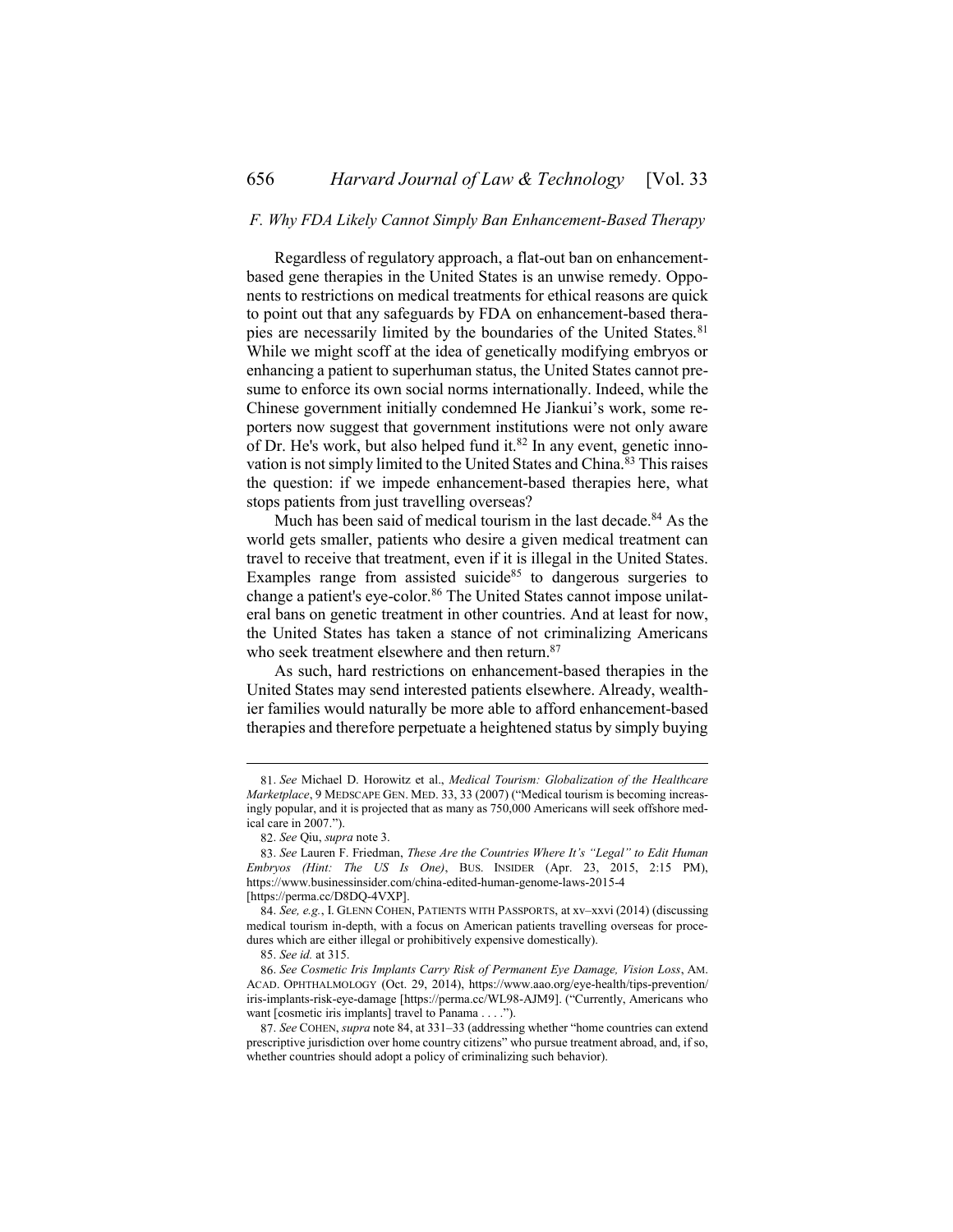better genes.<sup>88</sup> Adding in the obstacle of travel — that is, barring enhancement therapy in the United States while it is offered elsewhere may prevent FDA from implementing any socially-conscious cost-reducing regulations of its own and yield equitable decisions entirely to other jurisdictions. And with an outright ban, FDA would forfeit all of its own tools to level the playing field in a post-enhancement world.

While this argument will be crucial in guiding FDA policy, it should not preempt the agency from setting a distinction between enhancement-based and rehabilitation-based therapies at the research and commercial licensing levels. Singling out enhancement-based therapies for extra scrutiny is not a ban, but a recognition of the increased risks that they carry.

Here, we can use the example from earlier of a theoretical enhancement therapy for increased intelligence. Special scrutiny for such a therapy would allow FDA to condition commercial approval on some equitable redistribution effort by a therapy's manufacturer. For example, the owner of the intelligence therapy might be required to agree to certain price restraints that allow a wide range of patients to receive the therapy, but at a lower price than the manufacturer would choose to maximize profits. If the enhancement therapy is patented, FDA could condition approval of the therapy on the patent owner shortening their monopoly period post-approval to some acceptable window.<sup>89</sup> For example, if the intelligence therapy were only patent-protected for three years post-approval, the delay between wealthier and poorer patients receiving the treatment would be reduced. These special conditions would alleviate some of the socioeconomic concerns associated with enhancement therapies, while allowing FDA to stem the flow of enhancement-seeking patients to other jurisdictions that would result from a total domestic ban.

On the other hand, this special scrutiny is neither required nor wise for rehabilitative therapies. By their nature, rehabilitative therapies have a limited pool of eligible patients. Luxturna, for example, treats Leber congenital amaurosis,  $90$  a genetic eye disease that affects only

<sup>88.</sup> *See supra* Part [II.](#page-4-0)

<sup>89.</sup> FDA has entangled itself in patent-term adjustments motivated by economic considerations before. In 1984, Congress passed the Drug Price Competition and Pattern Term Restoration Act (Hatch-Waxman Act), Pub. L. No. 98-417, 98 Stat. 1585 (codified at 21 U.S.C. § 355 (2012)), which authorized abbreviated new drug applications that exempt generic drug manufacturers from having to prove the safety and efficacy of their drugs. *See* Gerald Mossinghoff, *Overview of the Hatch-Waxman Act and Its Impact on the Drug Development Process*, 54 FOOD & DRUG L.J. 187, 187–91 (1999). In exchange, pioneer manufacturers of brand-name pharmaceuticals were given slightly longer patent terms. *See id.* at 190.

<sup>90.</sup> *See* Rachel Lutz, *Luxturna Successfully Used to Treat Inherited Retinal Disease,*  HCPLIVE (Mar. 30, 2019), https://www.mdmag.com/medical-news/luxturna-treat-inheritedretinal-disease [https://perma.cc/DR3D-4R9G].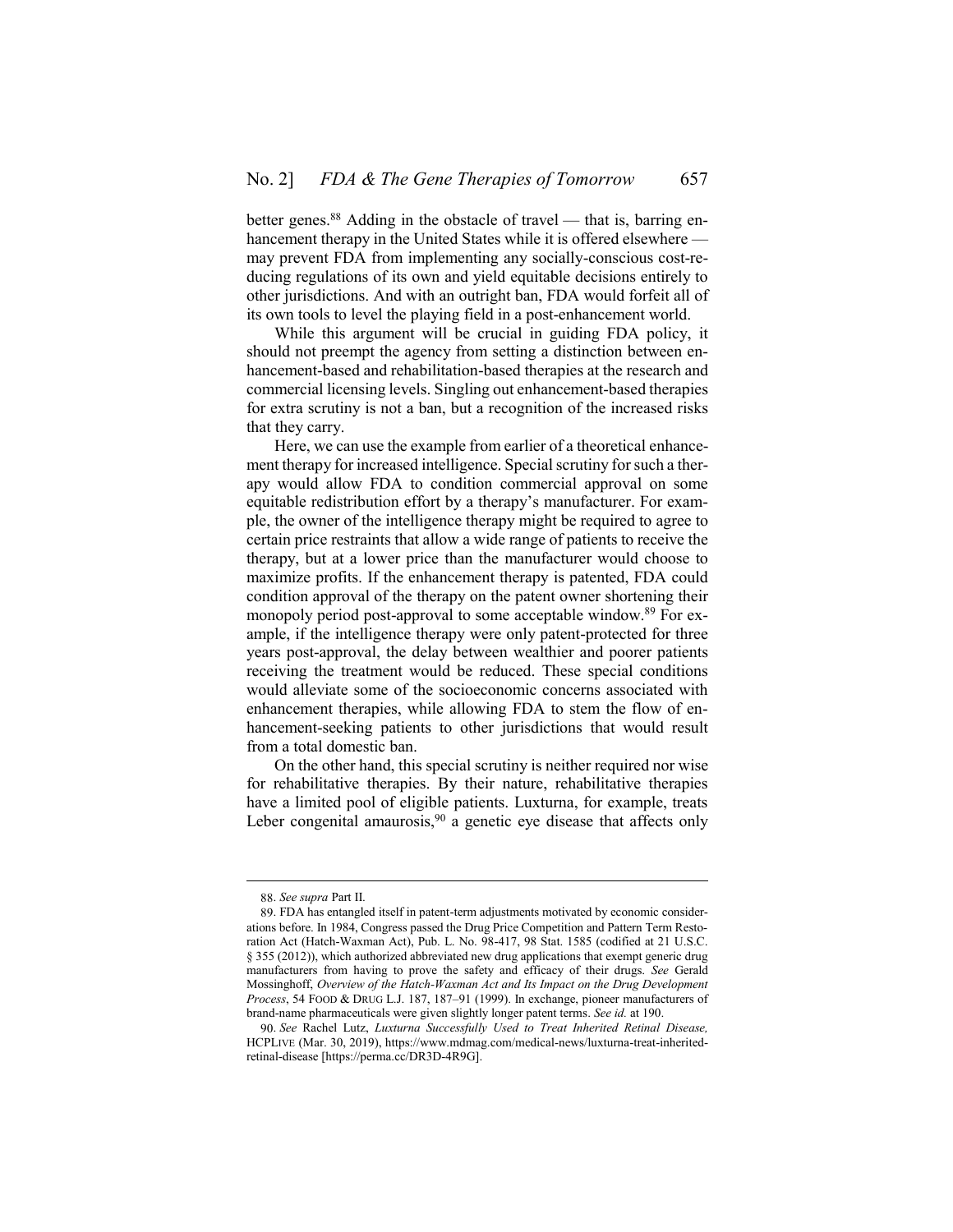two to three of every  $100,000$  newborns.<sup>91</sup> This means the eligible patient pool in the United States is likely only around 8,000 people. The cost of developing and testing Luxturna is not publicly available, but it is likely to have been highly expensive.<sup>92</sup> Pharmaceutical companies will not be sufficiently incentivized to develop specialized treatments such as Luxturna unless they expect to extract high prices per patient.

Enhancement-based therapies would have no such limitation on their client pool. The intelligence-based therapy hypothesized previously would deliver genes which have almost certainly never naturally occurred, but which could greatly improve intelligence by influencing myelination and neurogenesis.<sup>93</sup> This means that all 320 million residents in the United States theoretically could be customers for the therapy,<sup>94</sup> requiring a much lower price per patient to recoup geneticists' investments than would a rehabilitative therapy such as Luxturna.

Case-by-case price restraints for enhancement-based therapies over rehabilitative therapies alone will not create the widespread "patients with passports<sup>195</sup> epidemic that an outright ban of the technology may produce. They would instead allow FDA to infuse social and ethical considerations into the distribution of the resulting therapies, so that any American could receive genetic enhancement if they so chose.

#### IV. CONCLUSION

<span id="page-19-0"></span>Powerful new tools like CRISPR grant us greater control than ever over the genetic code that makes us "us." Despite the cataclysmic warnings by scientists and journalists around the country, FDA has so far been slow to provide guidance on just how far researchers and pharmaceutical companies should be allowed to go in developing treatments that alter the human genome. To date, much of the guidance has focused on the procedural elements of gene therapies, which revolve around whether the therapy is administered to a consenting adult or to an unborn child.

But with therapies on the horizon that not only treat acute genetic disorders, but also augment human performance, we must consider

<sup>91.</sup> *Leber Congenital Amaurosis*, NAT'L. INST. HEALTH (Feb. 11, 2020), https://ghr.nlm.nih.gov/condition/leber-congenital-amaurosis [https://perma.cc/XW4K-5UTF].

<sup>92.</sup> *See* Ricki Lewis, *What Should Gene Therapy Cost?*, PLOS BLOGS NETWORK (Oct. 26, 2017), https://blogs.plos.org/dnascience/2017/10/26/what-should-gene-therapy-cost 2017), https://blogs.plos.org/dnascience/2017/10/26/what-should-gene-therapy-cost [https://perma.cc/Q9DW-H37X] ("Luxturna was in clinical trials for 9 years, and that's expensive. Developing the vector alone can cost \$500,000 to \$1 million.").

<sup>93.</sup> *See* Hill et al., *supra* note [46,](#page-8-1) at 178 (explaining "how genetic differences, via their influence on physiological differences [in neurogenesis and myelination], contribute to variation in intelligence").

<sup>94.</sup> *See U.S. and World Population Clock*, U.S.CENSUS BUREAU, https://www.census.gov/ popclock [https://perma.cc/2RB3-BUWL].

<sup>95.</sup> COHEN, *supra* not[e 84.](#page-17-1)